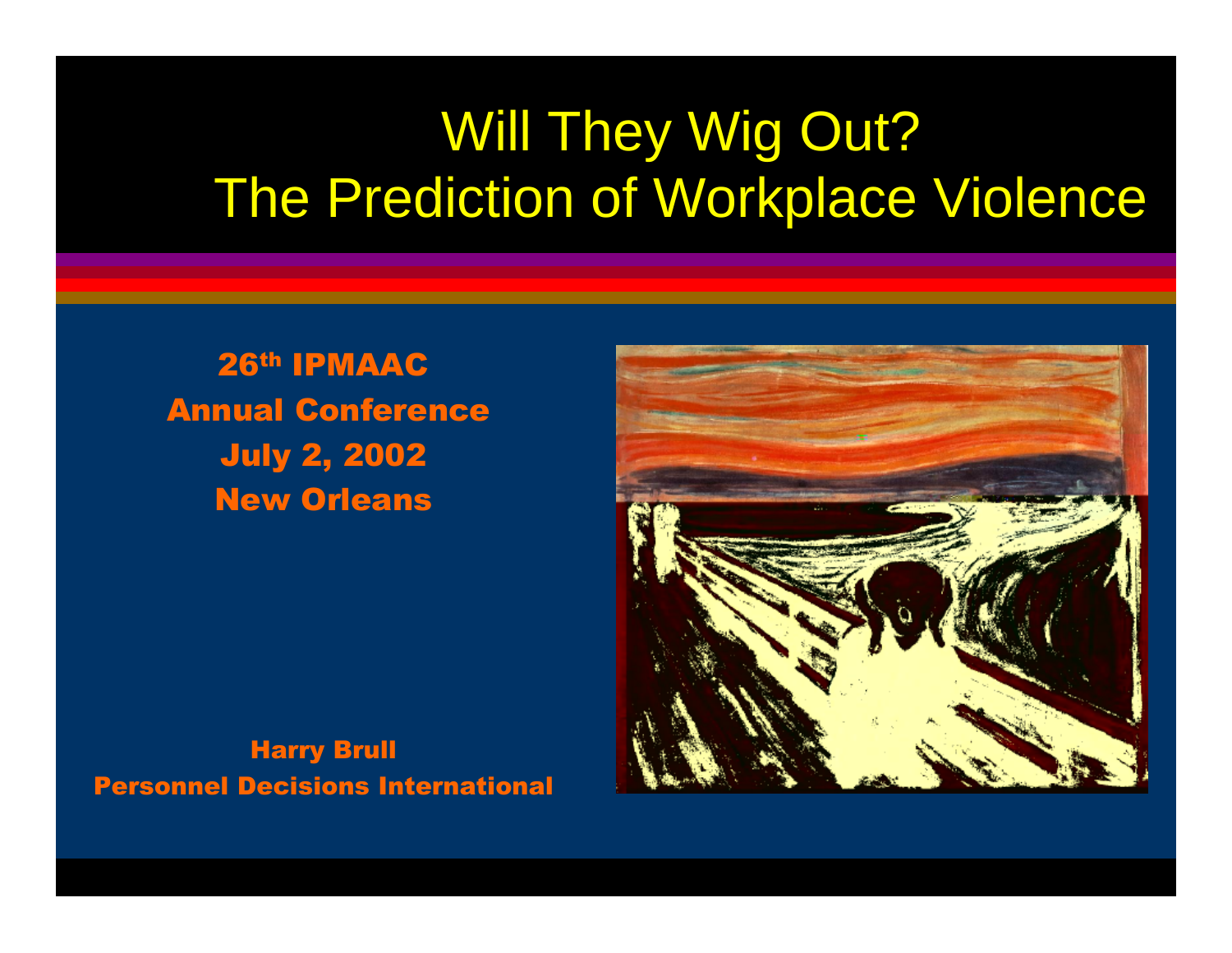## What do the following have in common?

**• Earthquakes**  $\bullet$  Volcanic eruptions **•Suicide .Workplace violence**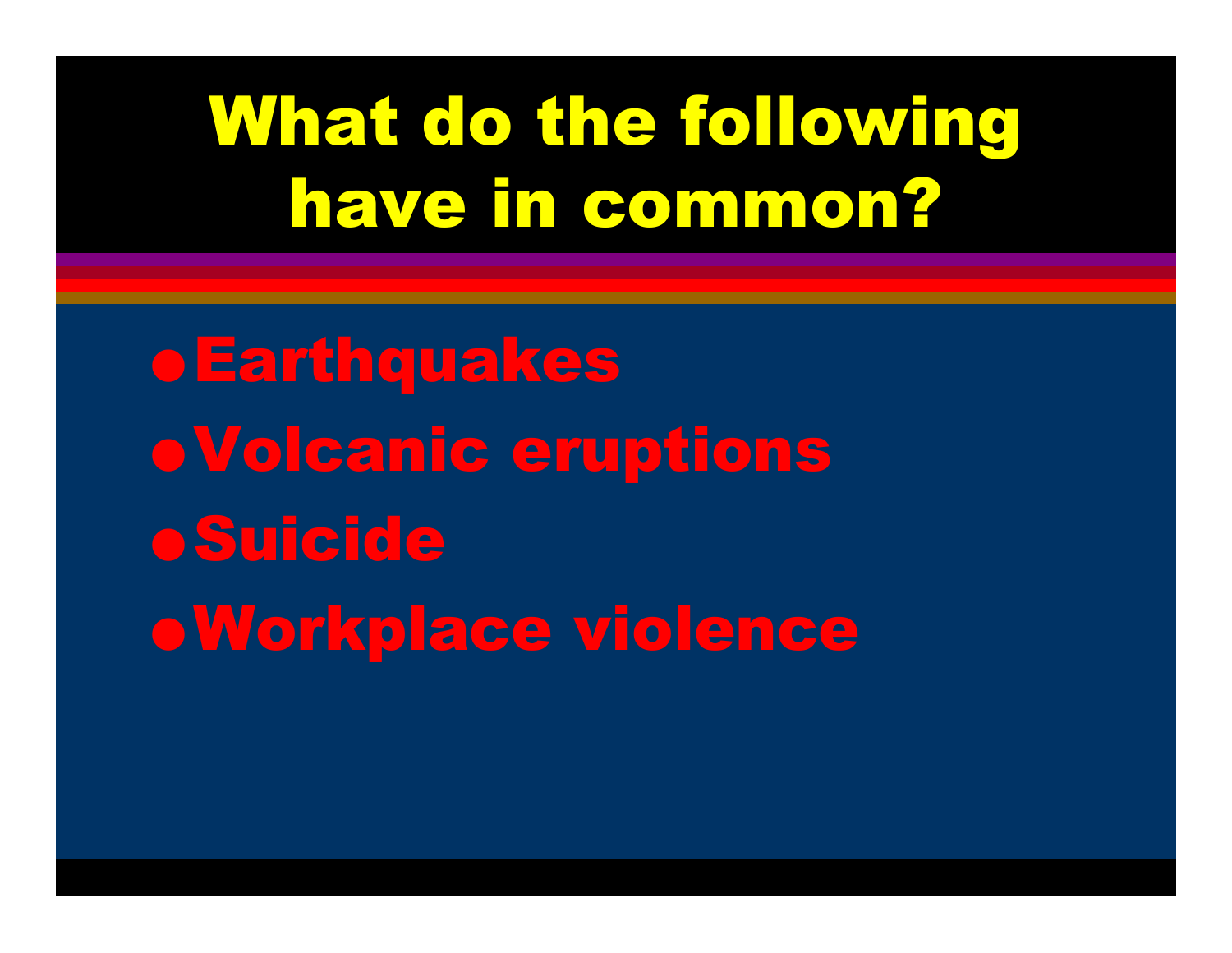#### Answer

 $\bullet$  They continue to happen  $\bullet$  We wish they didn't **o We have difficulty predicting** when/where O Afterwards we say, "We should have seen it coming." **o All of the above**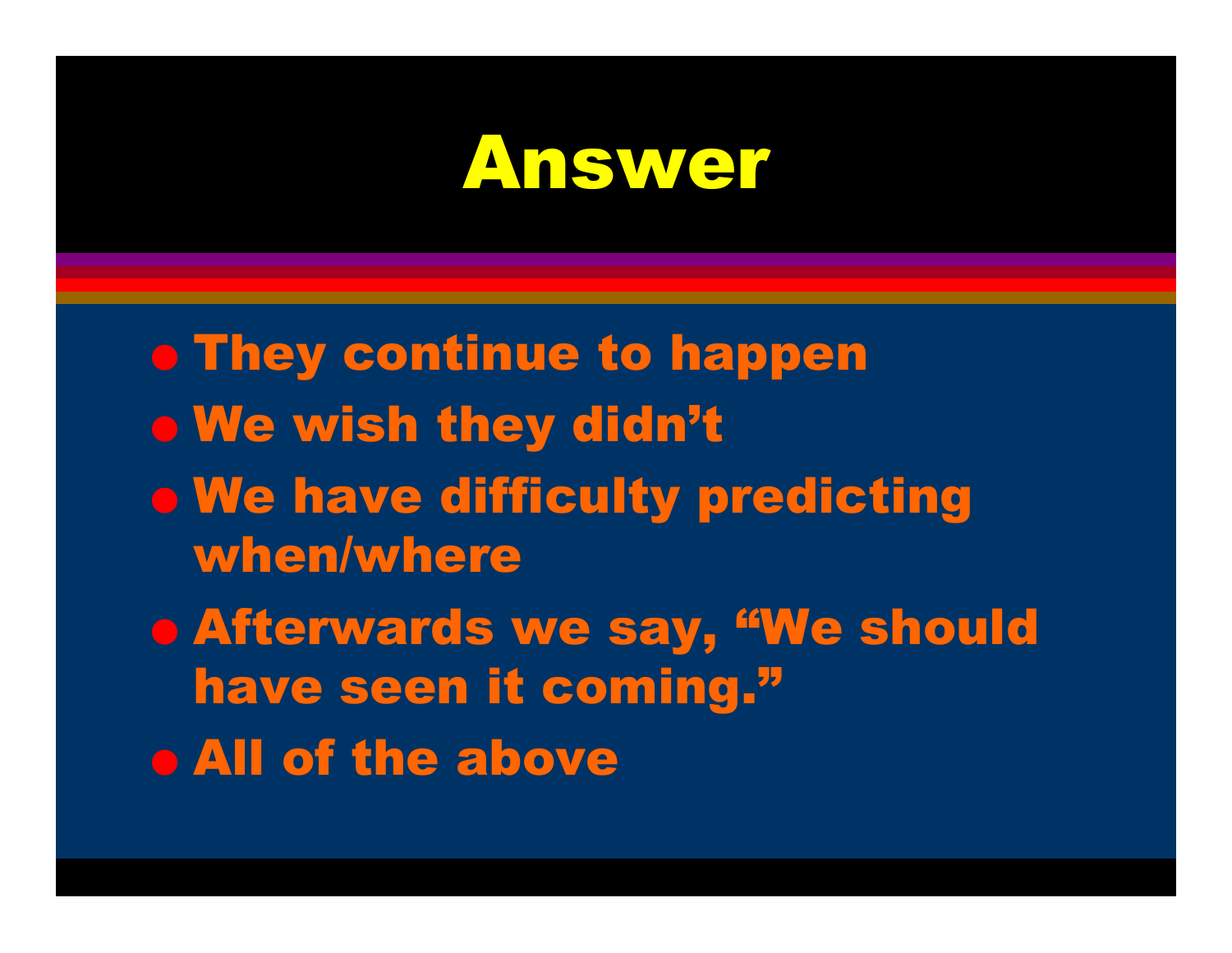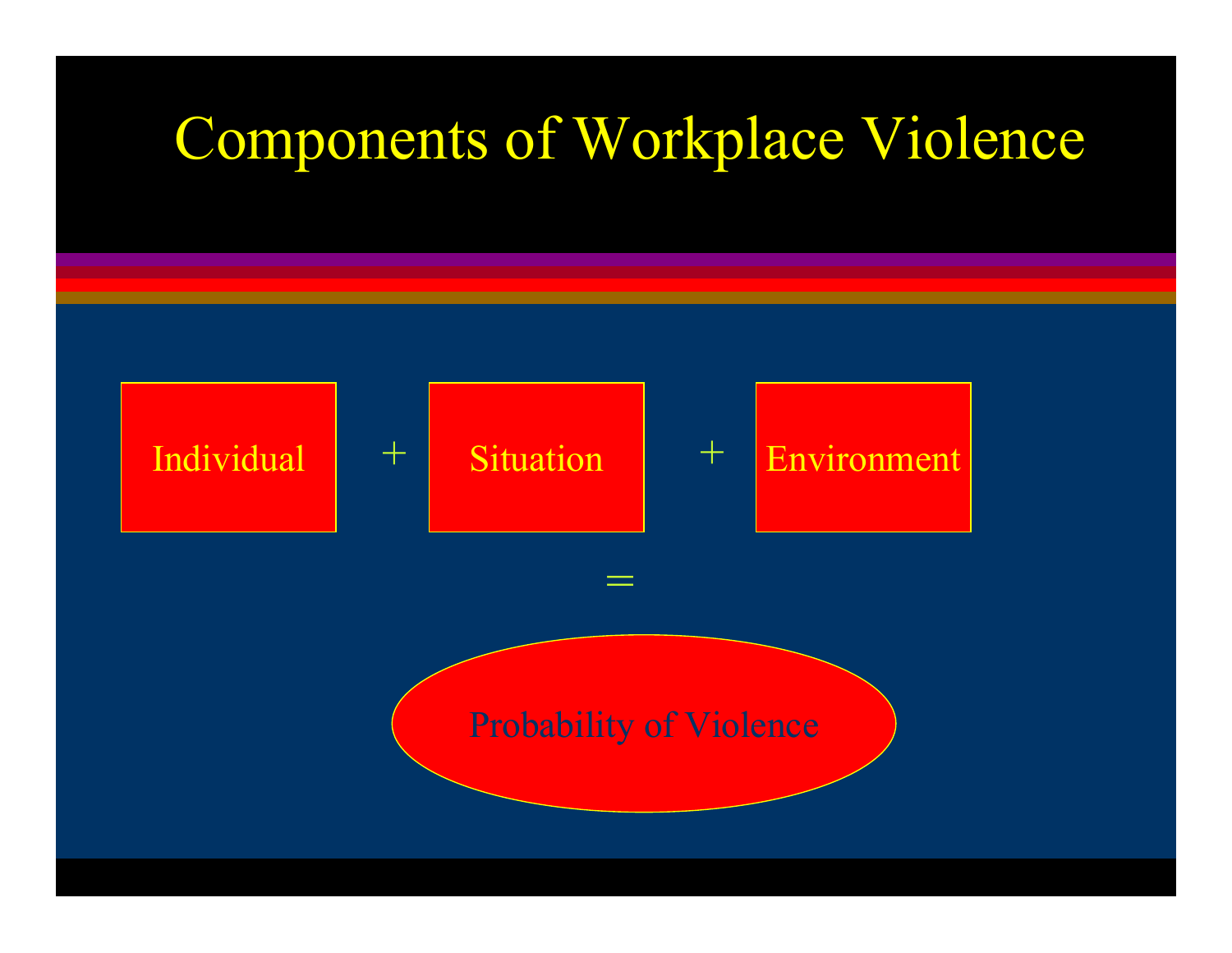Individual

Background and Personality characteristics

Probability of Violence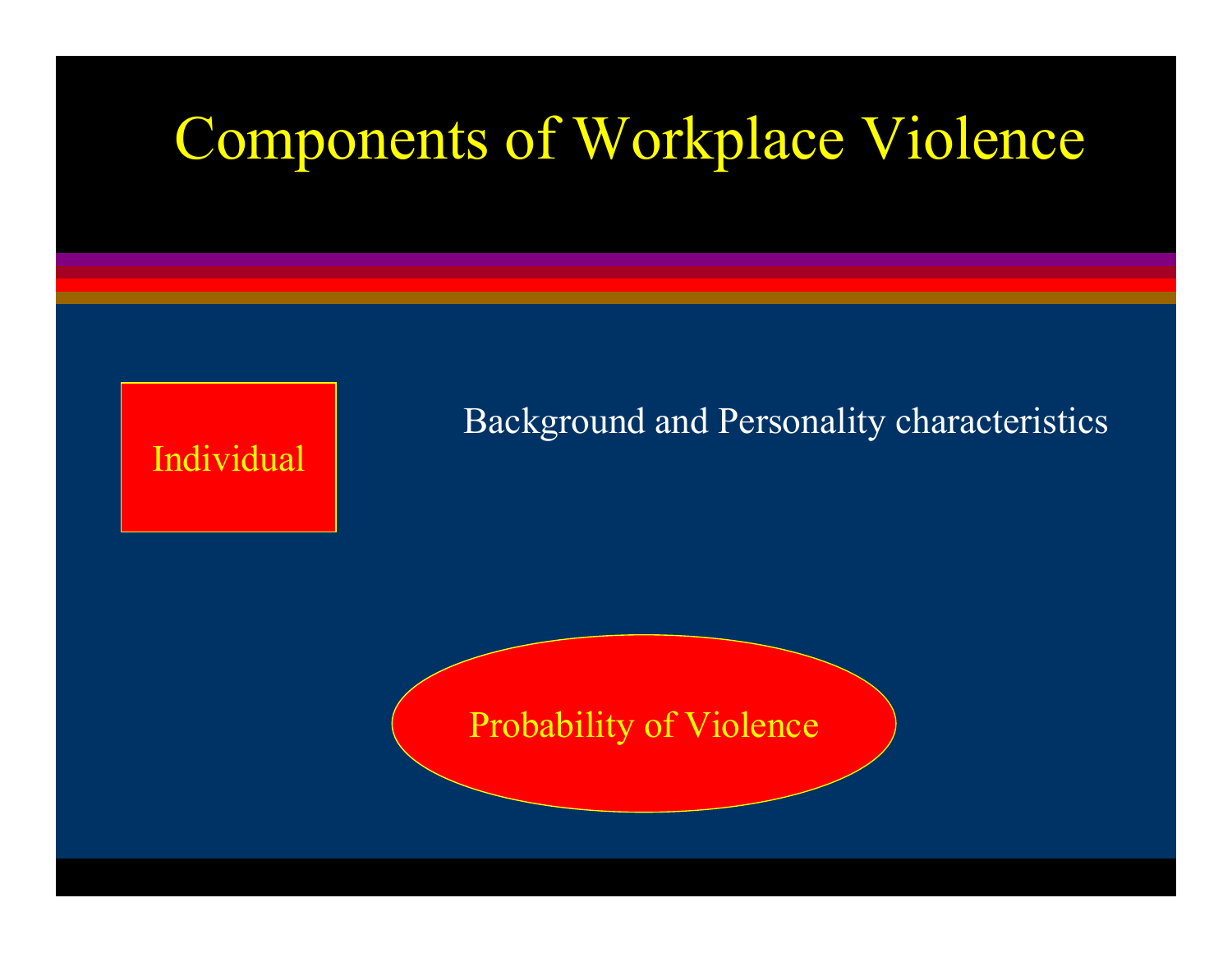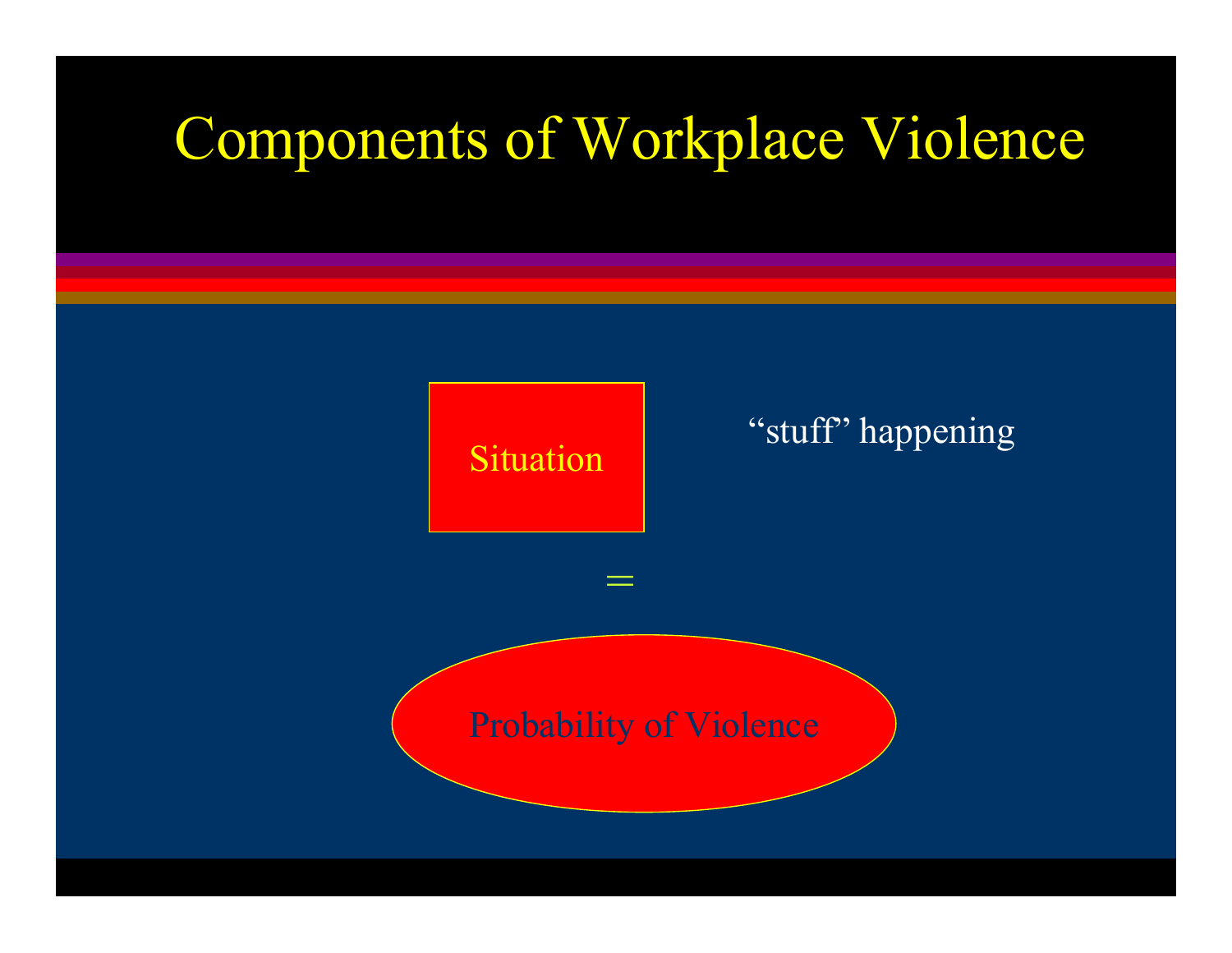#### Rigid rules oppressive conditions

#### Environment

#### Probability of Violence

=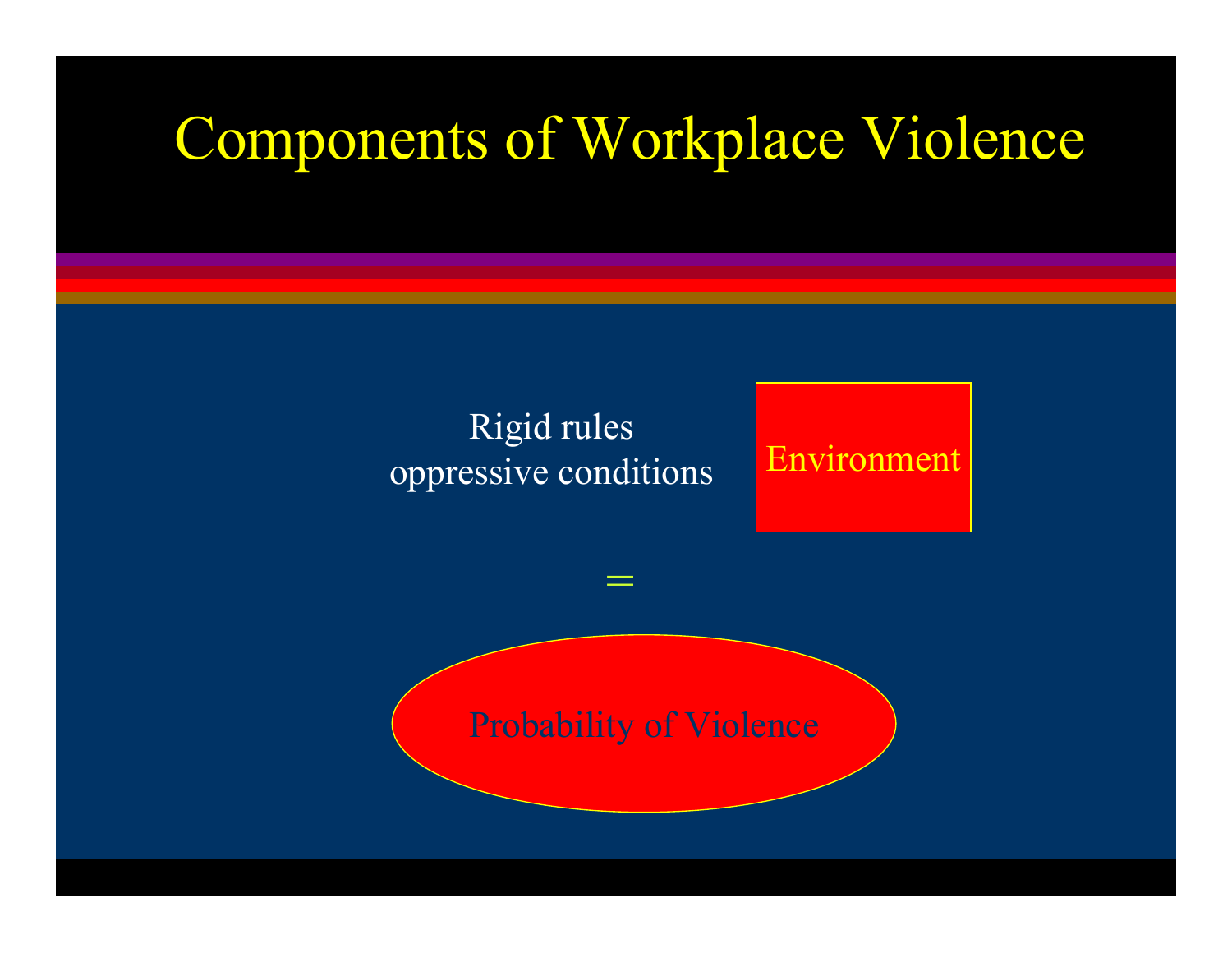# The Demographic Approach

To minimize workplace violence, an employer should try to hire and retaino law-abiding o mature O intelligent **o financially advantaged** O women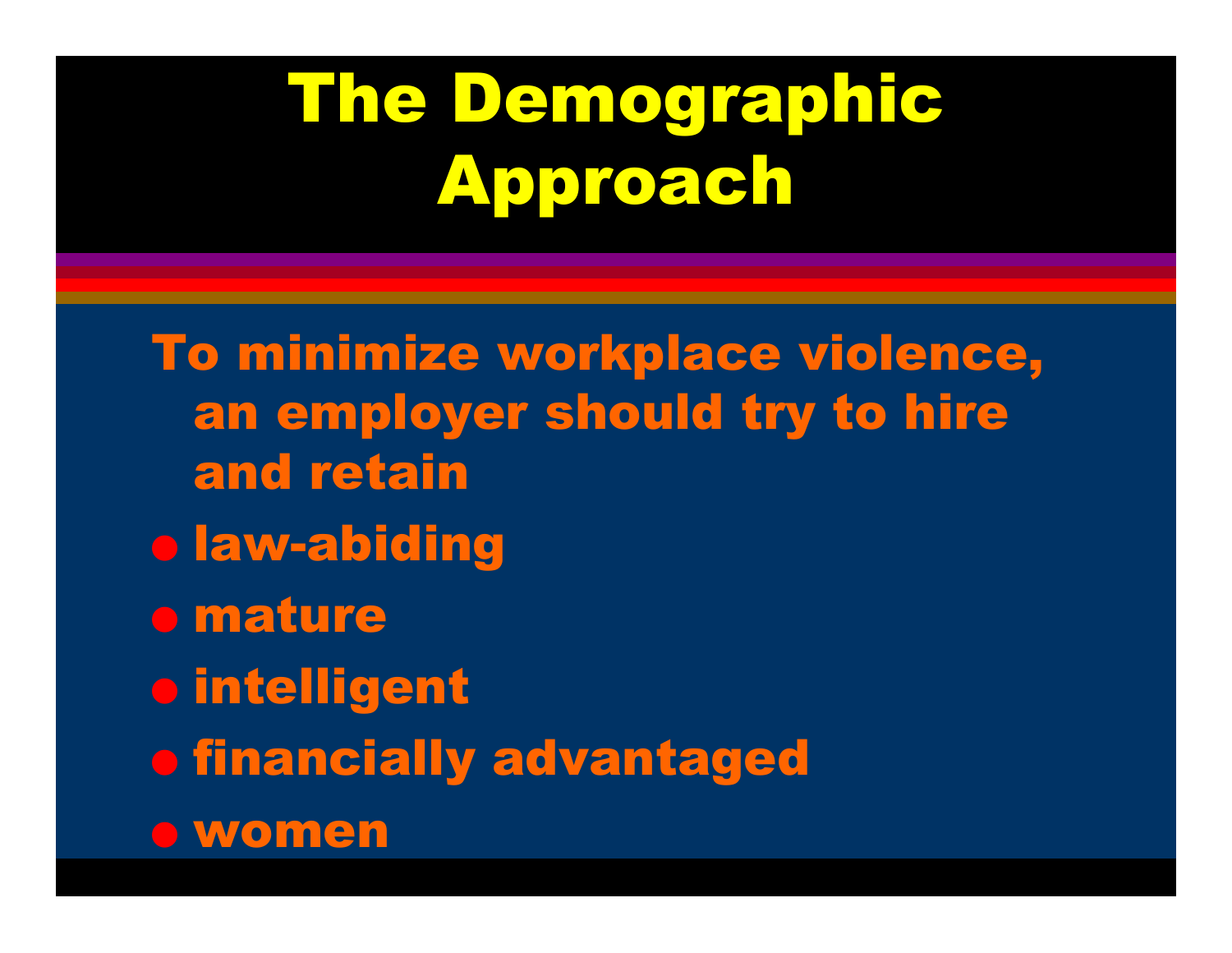# The Demographic Approach (continued)

O without criminal records **o who grew up in loving, intact families** O and who do not have histories of substance abuse or psychiatric histories

*Violence Prediction, Workplace Violence, and the Mental Health Expert* Douglas Mossman, Wright State University School of Medicine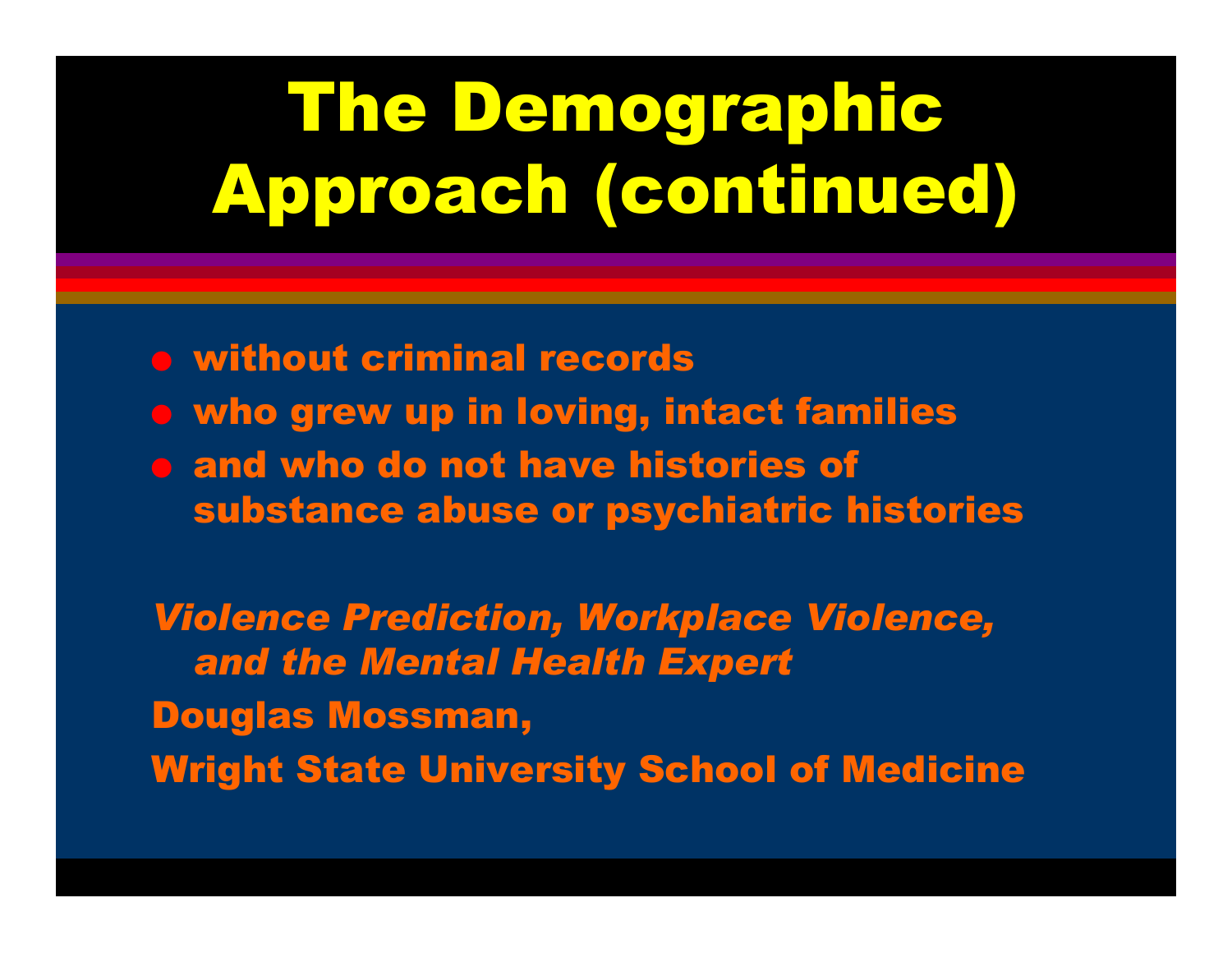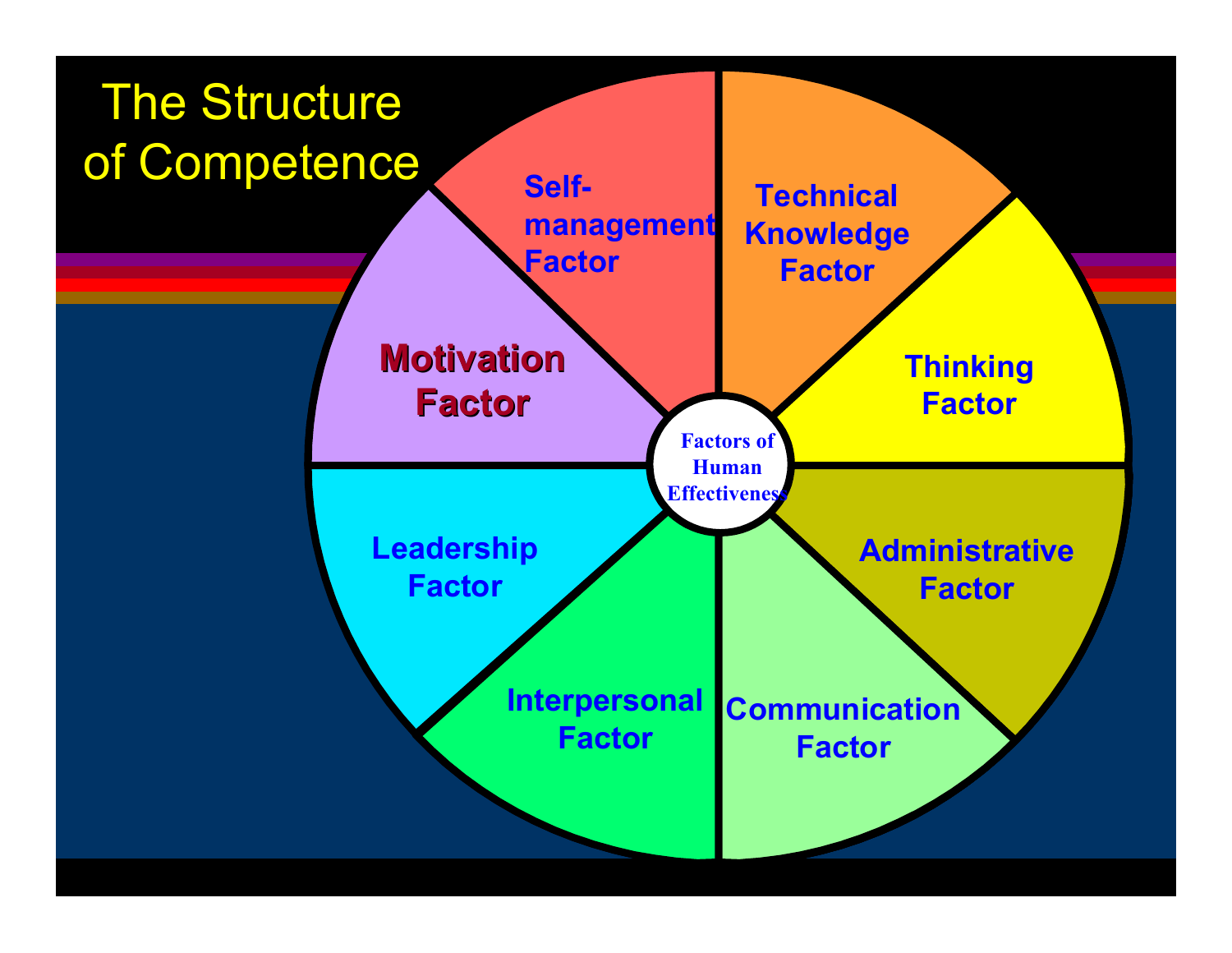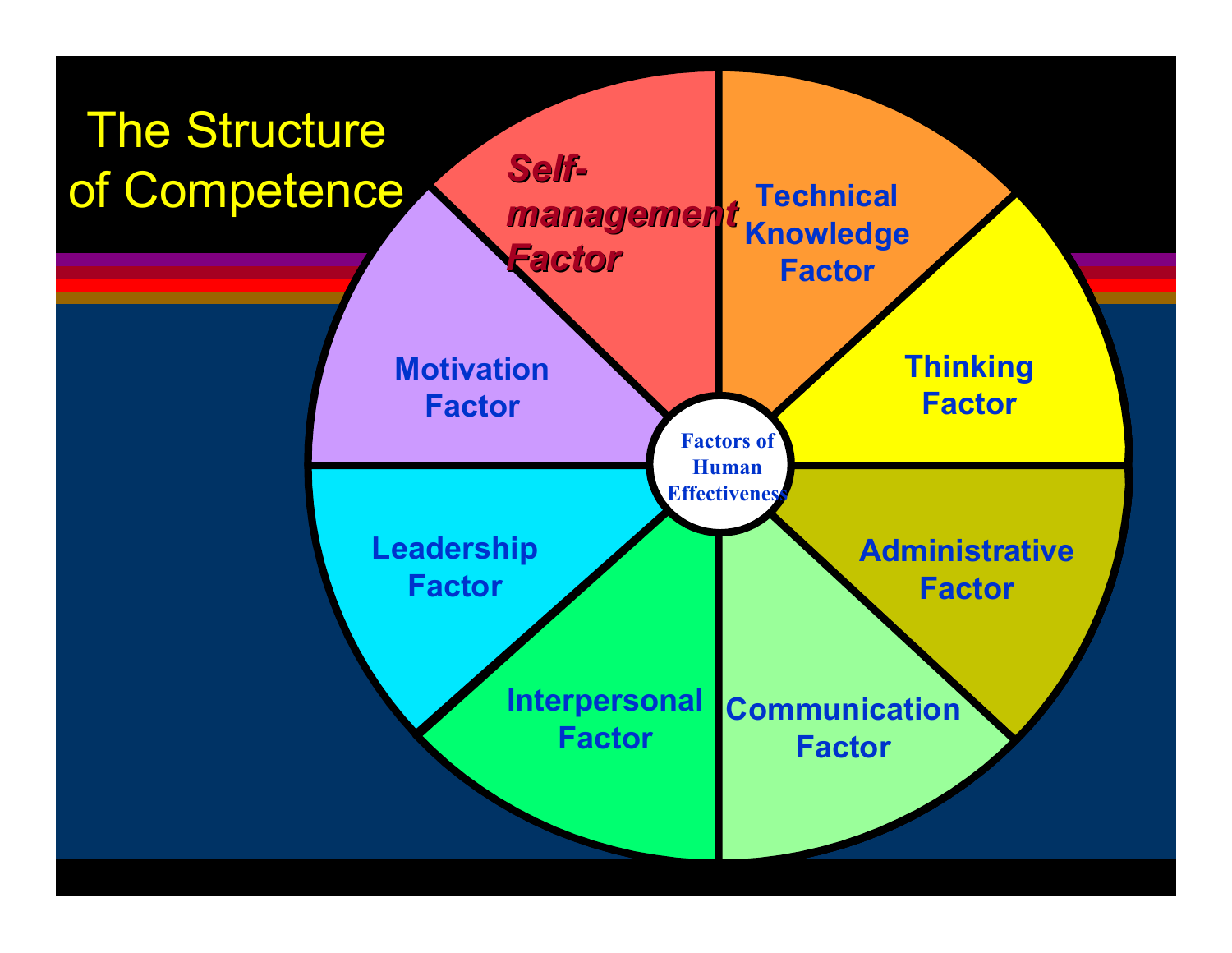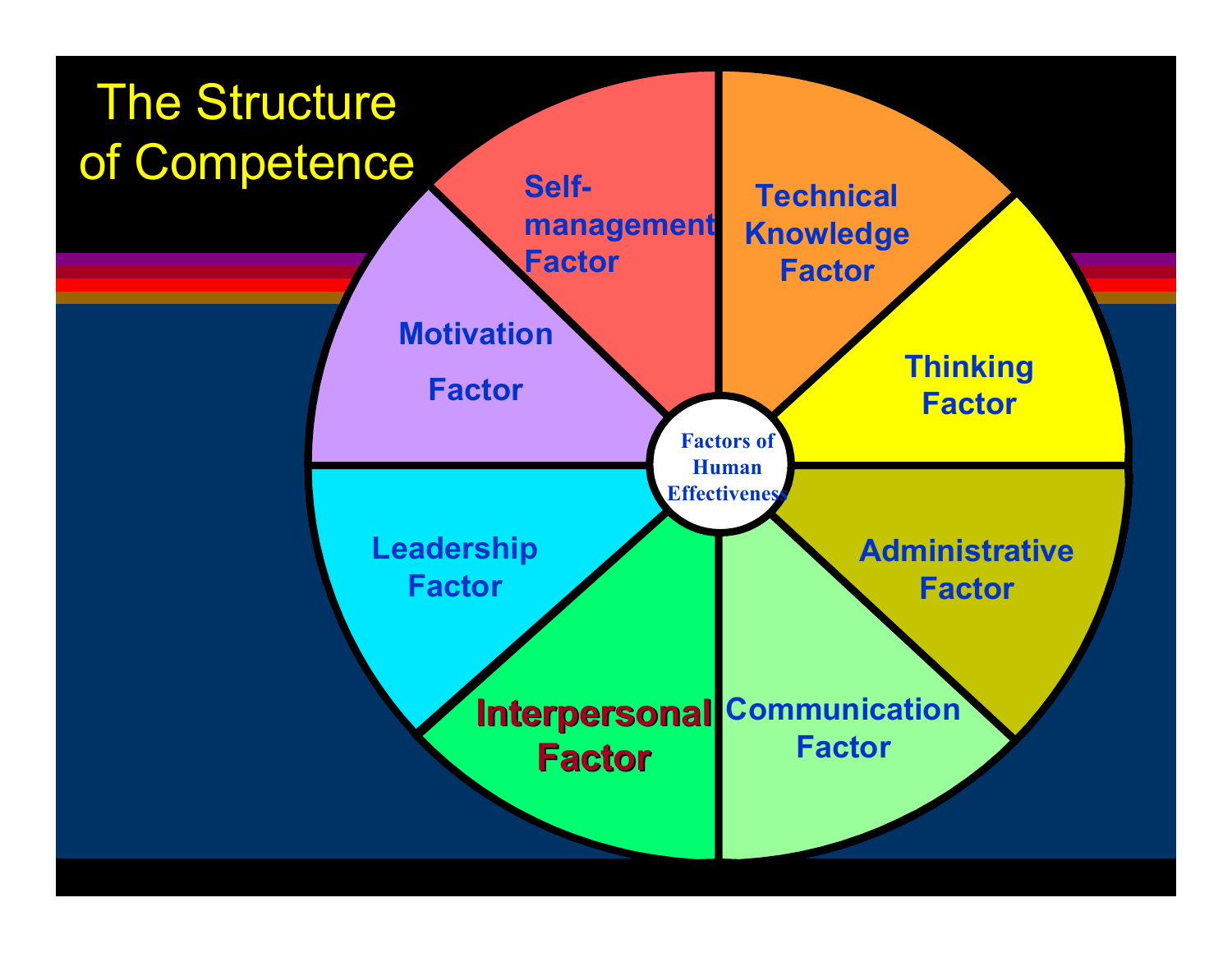# The Structure of Personality

o "Big 5" model • Surgency (Extroversion) • Dependability (Conscientiousness) • Adjustment (Neuroticism) • Agreeableness • Culture (Openness to experience or Intellectance)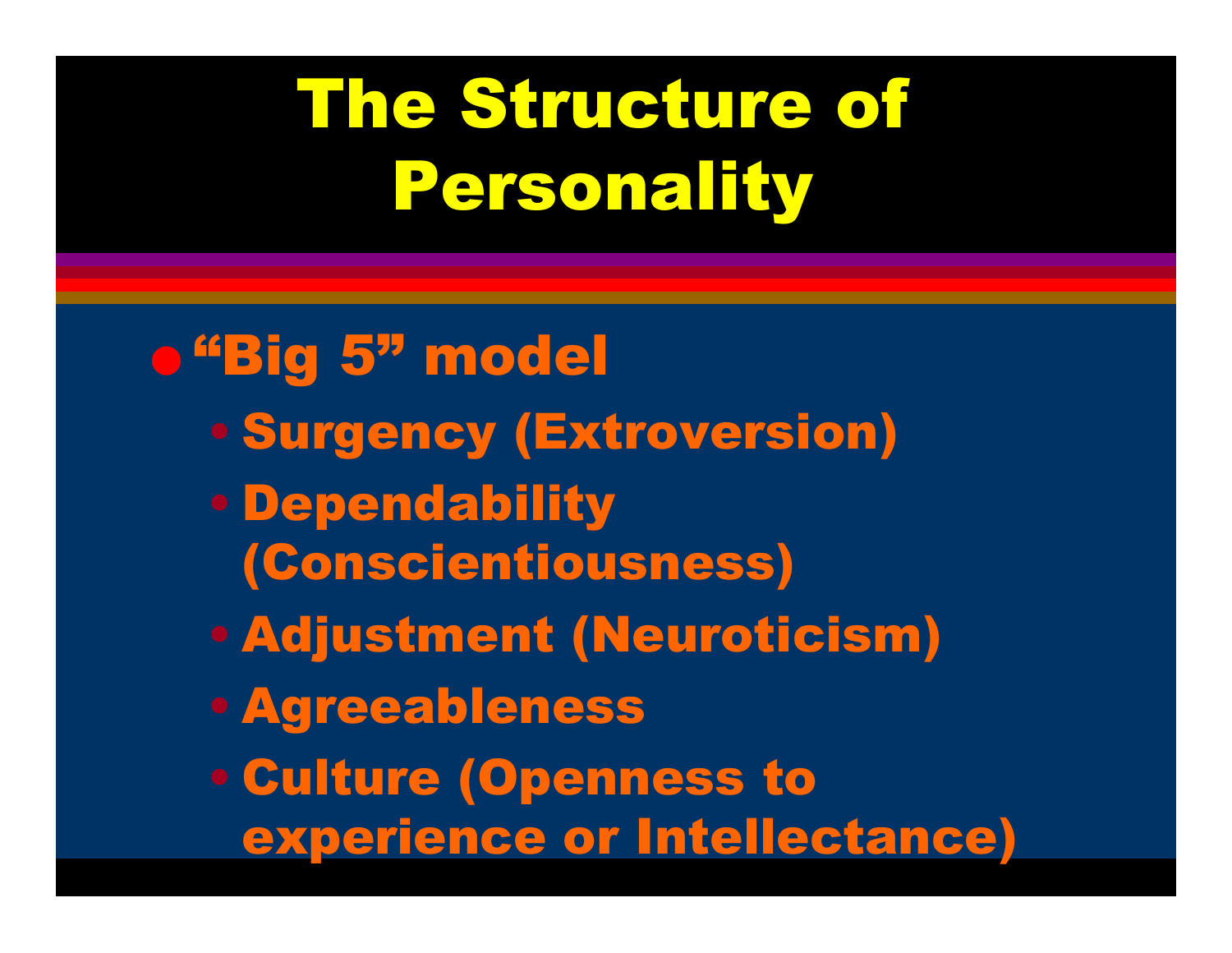## Building Blocks of Success

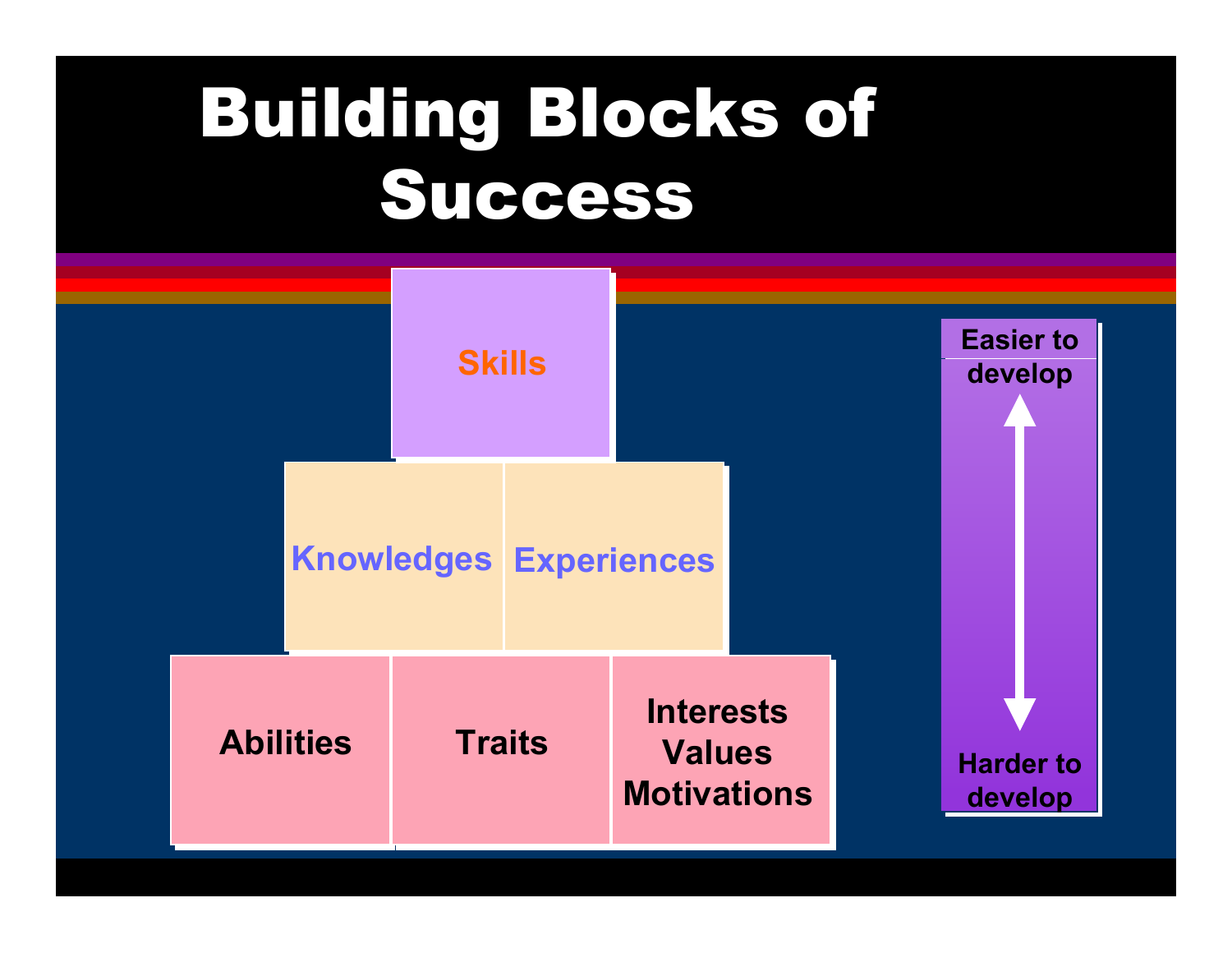## Individual Correlates of Violent Behavior

o Trait anger **o Attitudes toward revenge o Negative affectivity** O Attributional style O Exposure to violent cultures O Self control (???)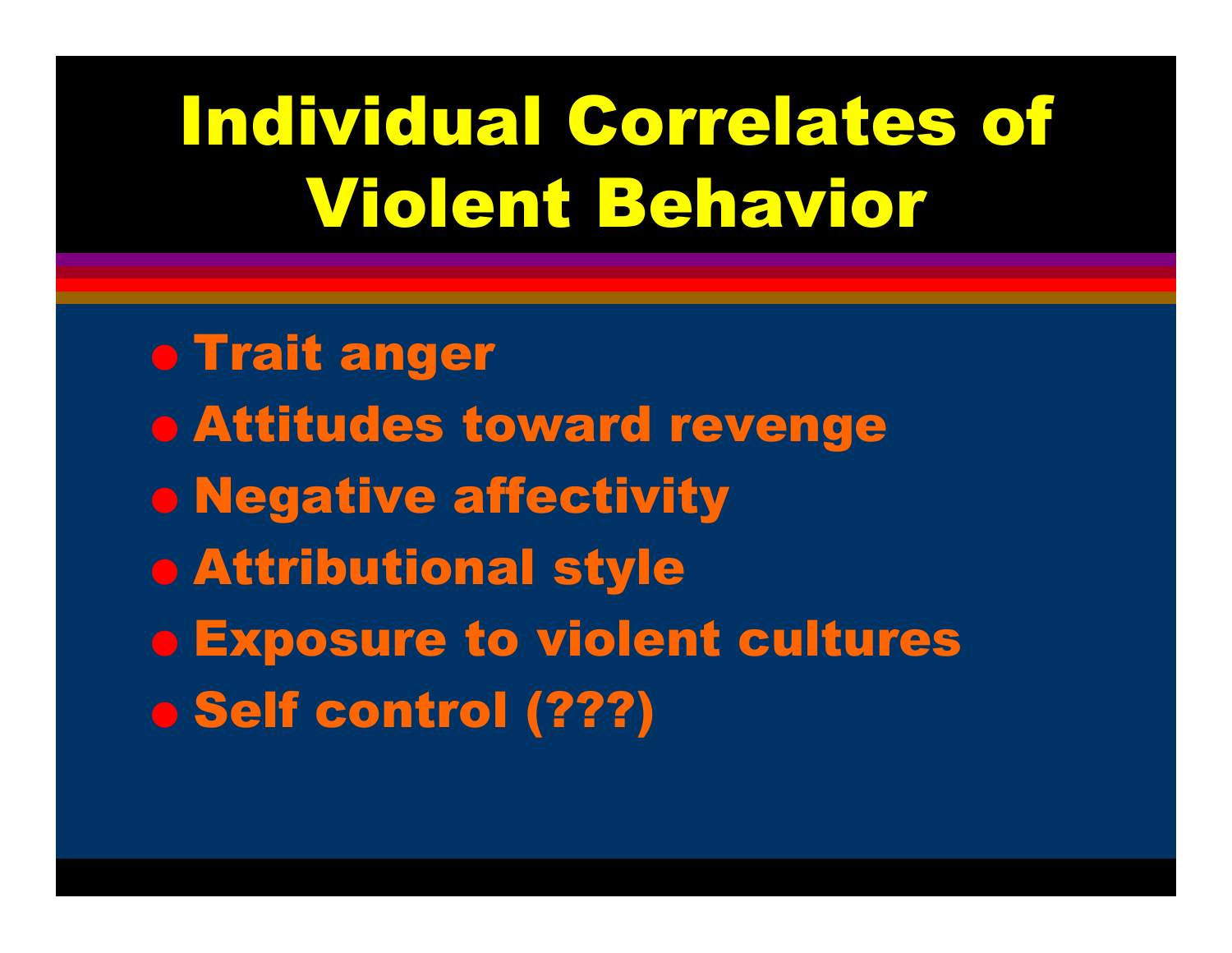Constraints to preemployment assessment of violence potential

- O Practical
	- Time
	- Money
	- Candidate reaction
- O Legal
	- ADA
	- Privacy
	- Access restrictions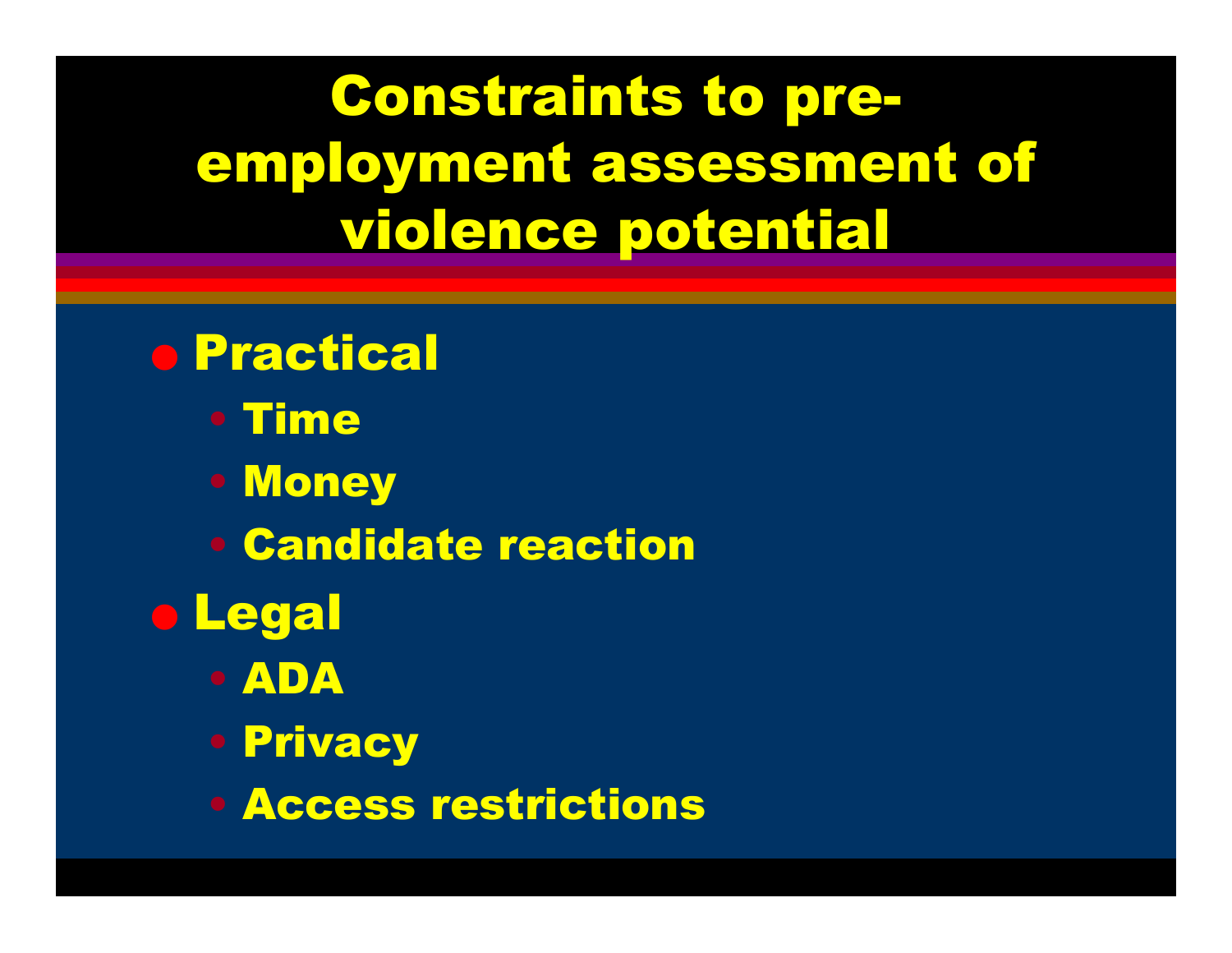## Hourly Job Performance

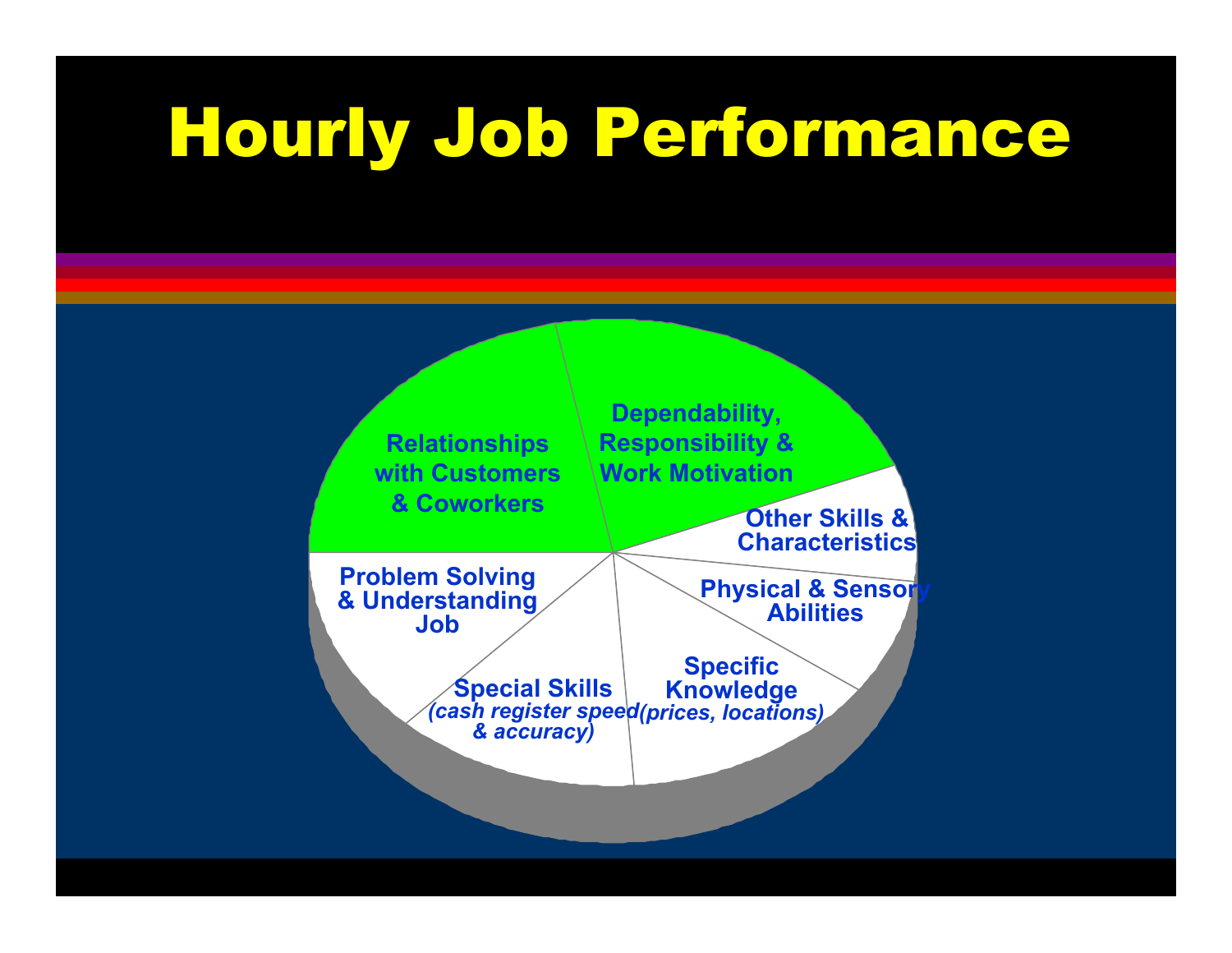#### **Assessment Tools**



**- Interviewing Standardized tests** ■ Work samples (simulations) **- Other people**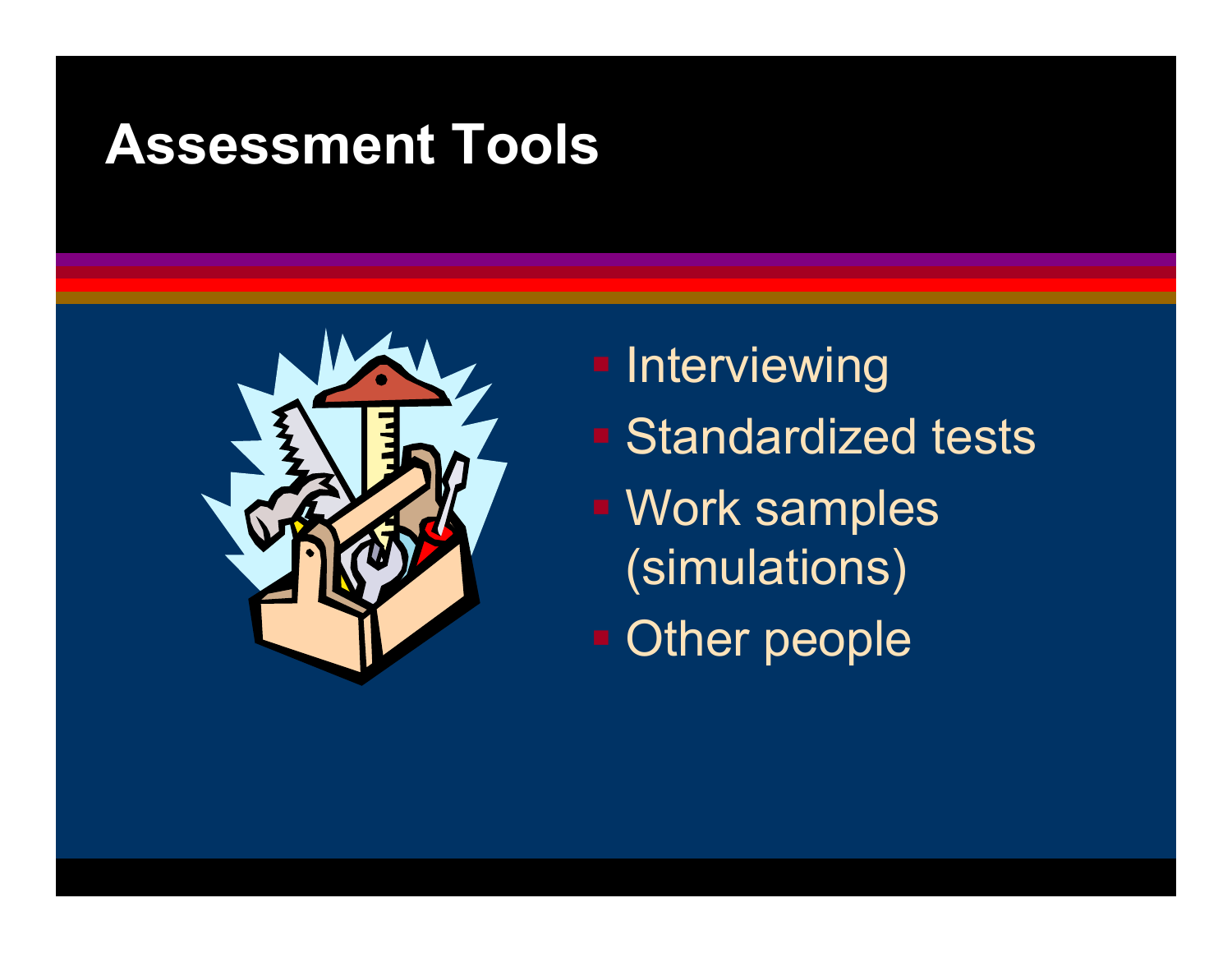## Interviewing Principle

The Best Predictor of Future Behavior is Past Behavior in Similar Circumstances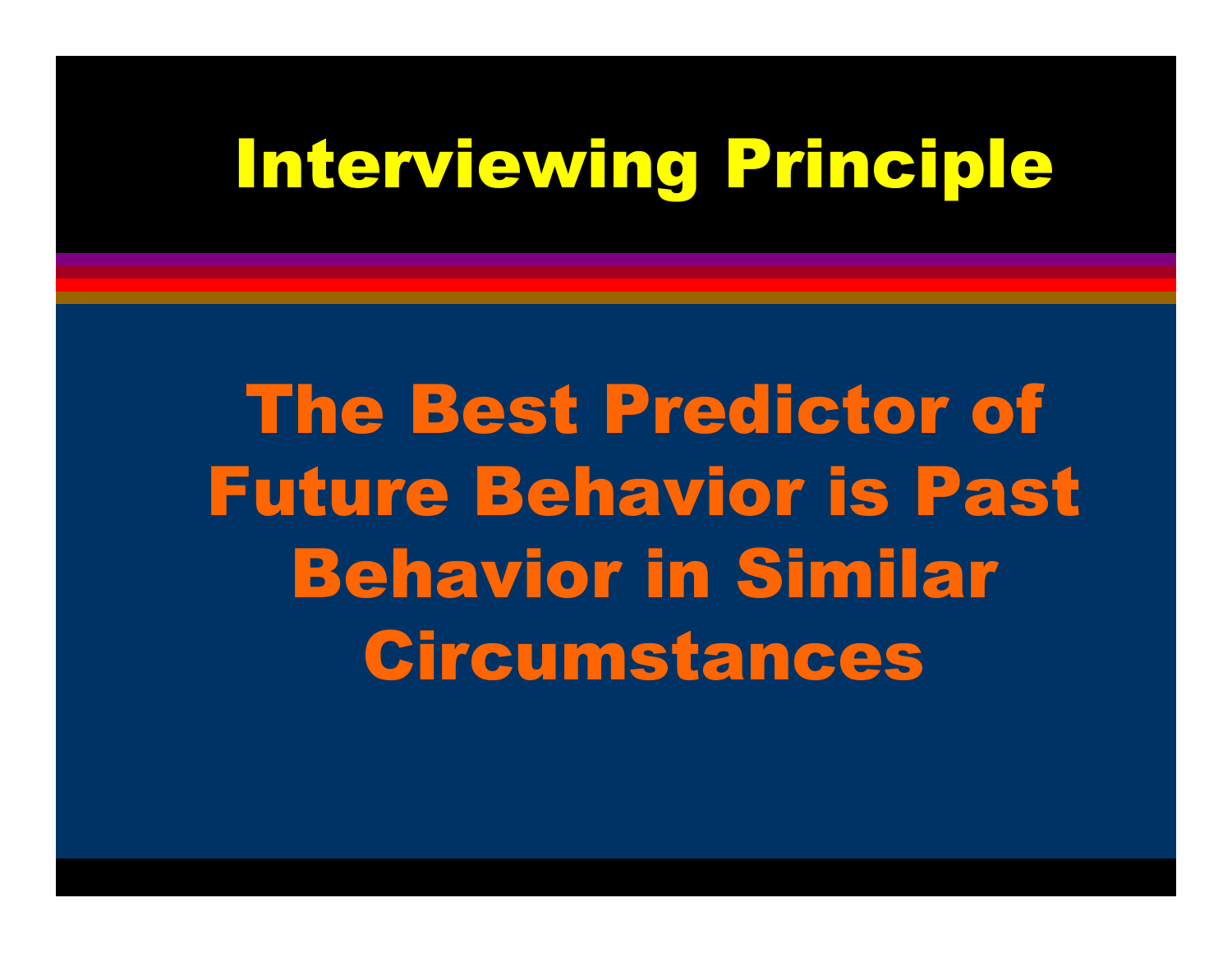### Testing Options

Measures of Conscientious work behavior and agreeableness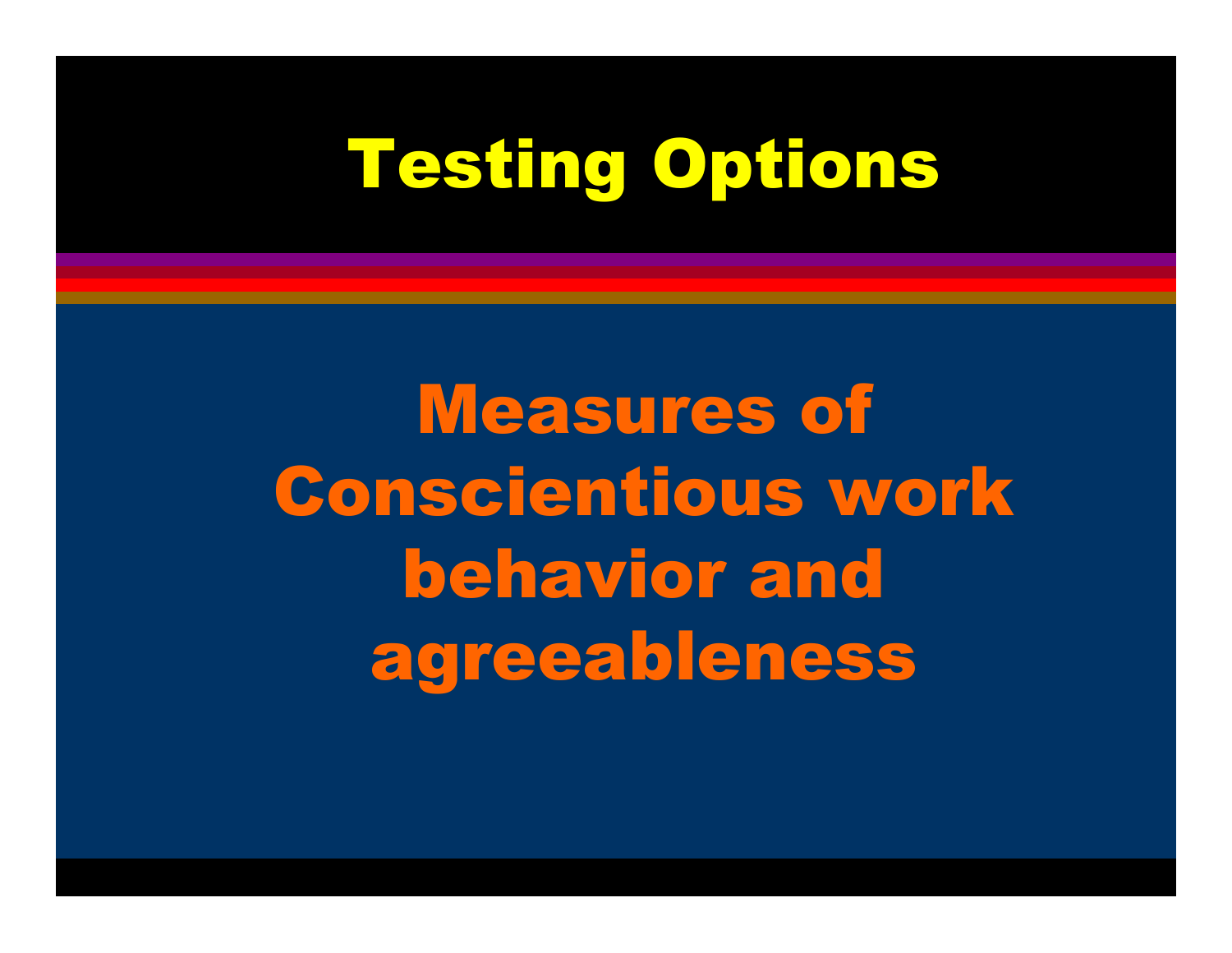## Hourly Job Performance

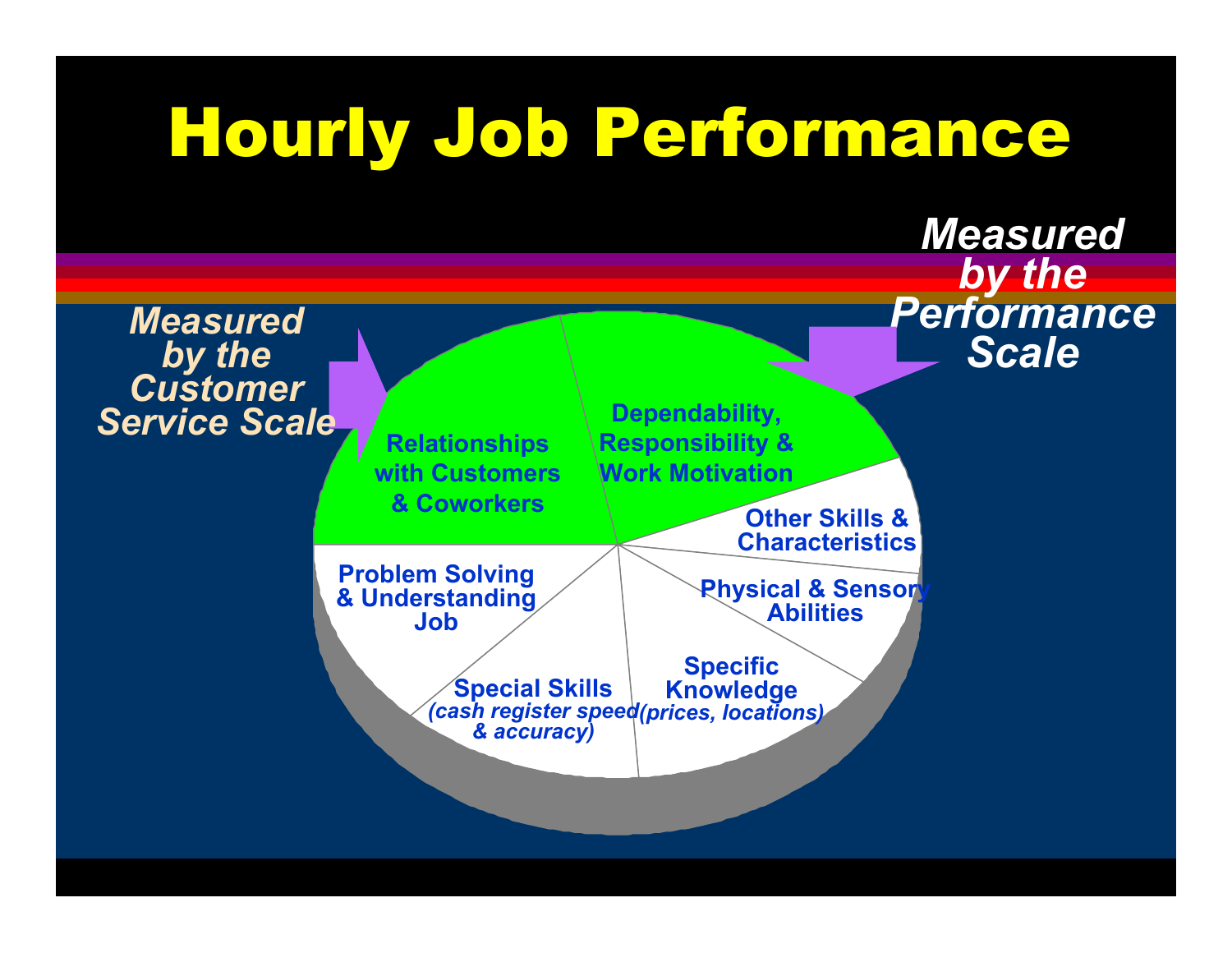#### The Same Instrument Can Measure Both Productive & Counterproductive Behaviors

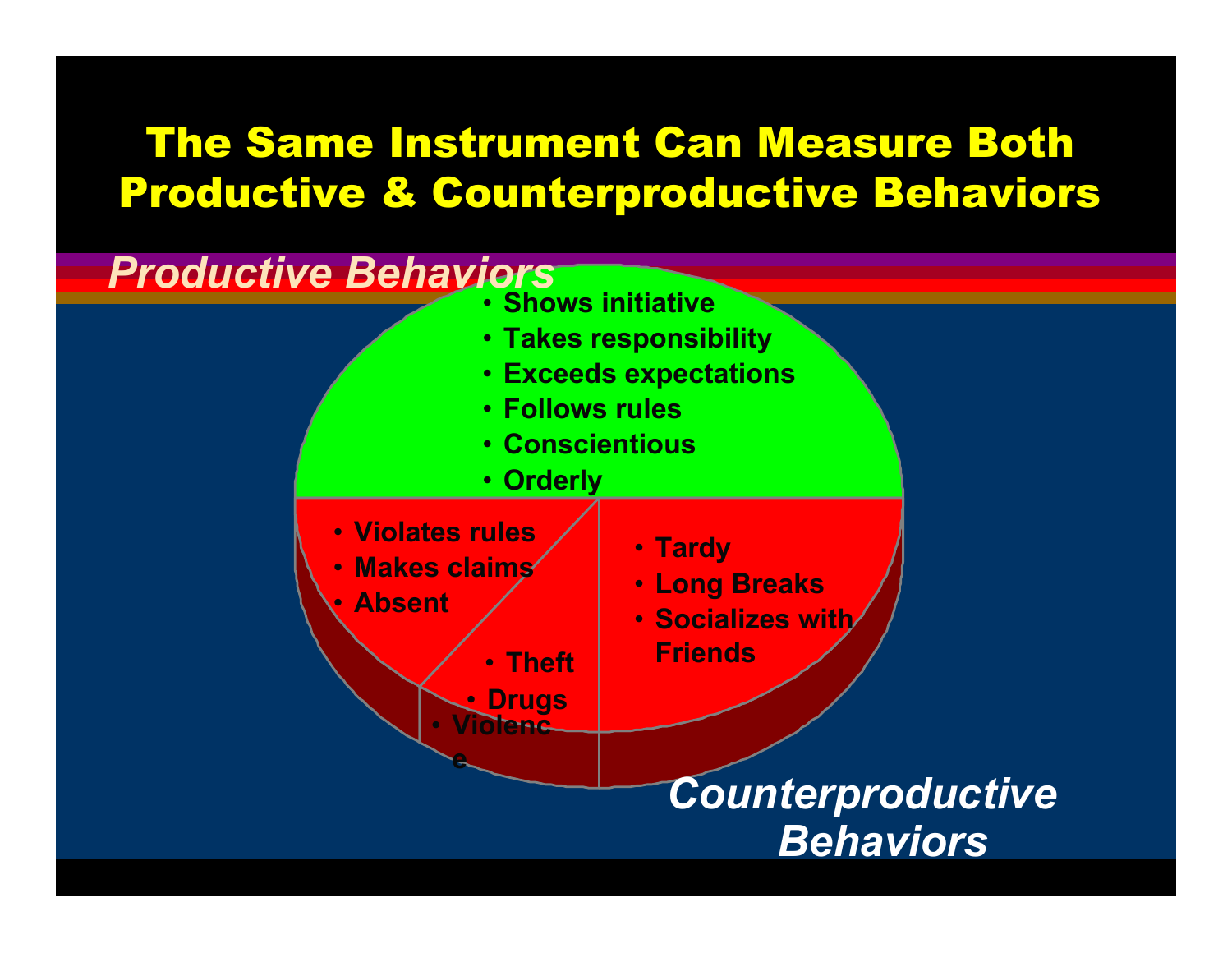#### Overall Driving Performance



*Bus Drivers with higher test scores have fewer accidents, fewer violations, and more commendations.*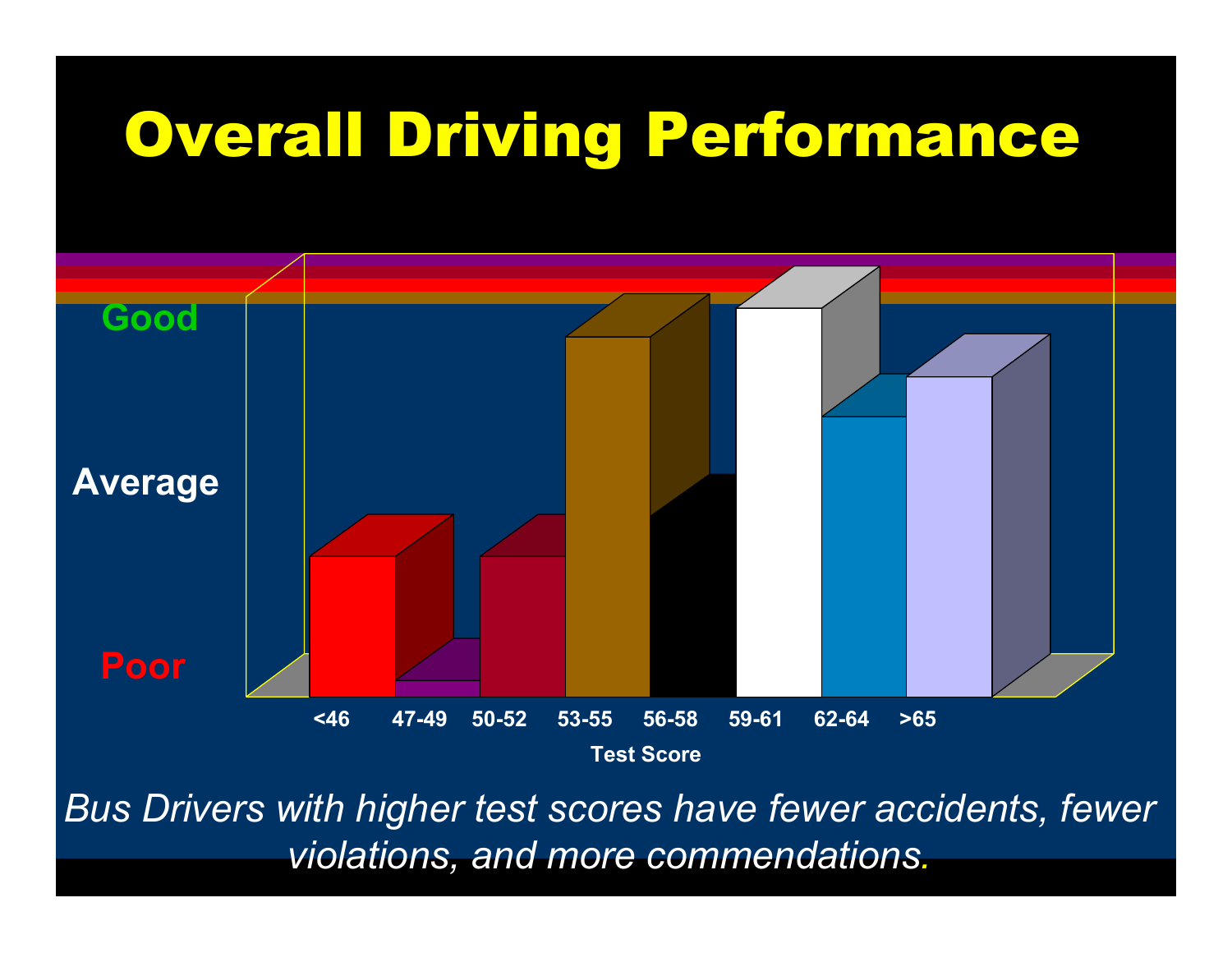#### Workers' Compensation - Drivers

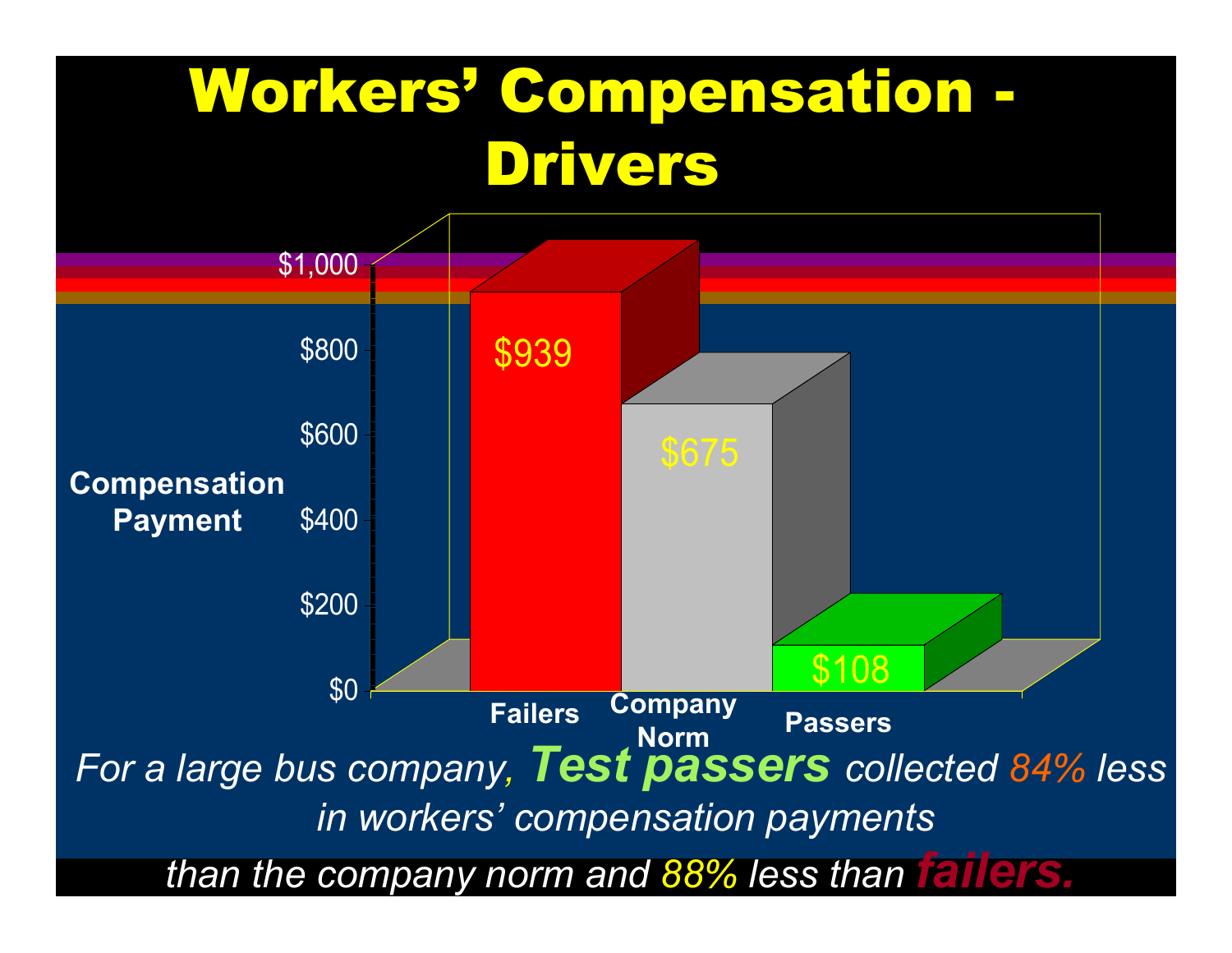#### Other People

O References O Press searches o Background investigations o Psychologicals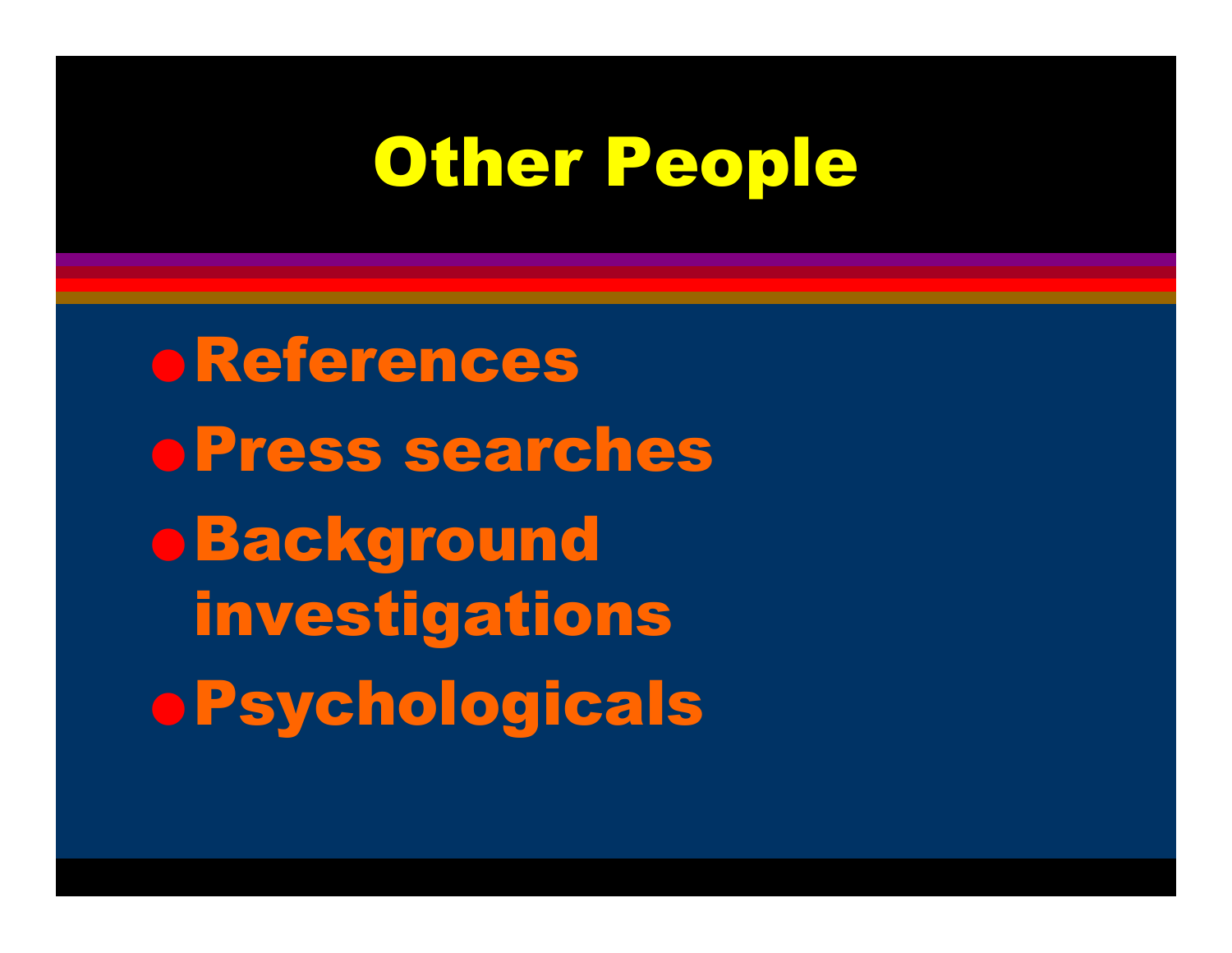## Maximizing return on references

O Go beyond primary references O Promise confidentiality (and maintain it!) o Inform that you are talking to a number of people o Use investigative reporting technique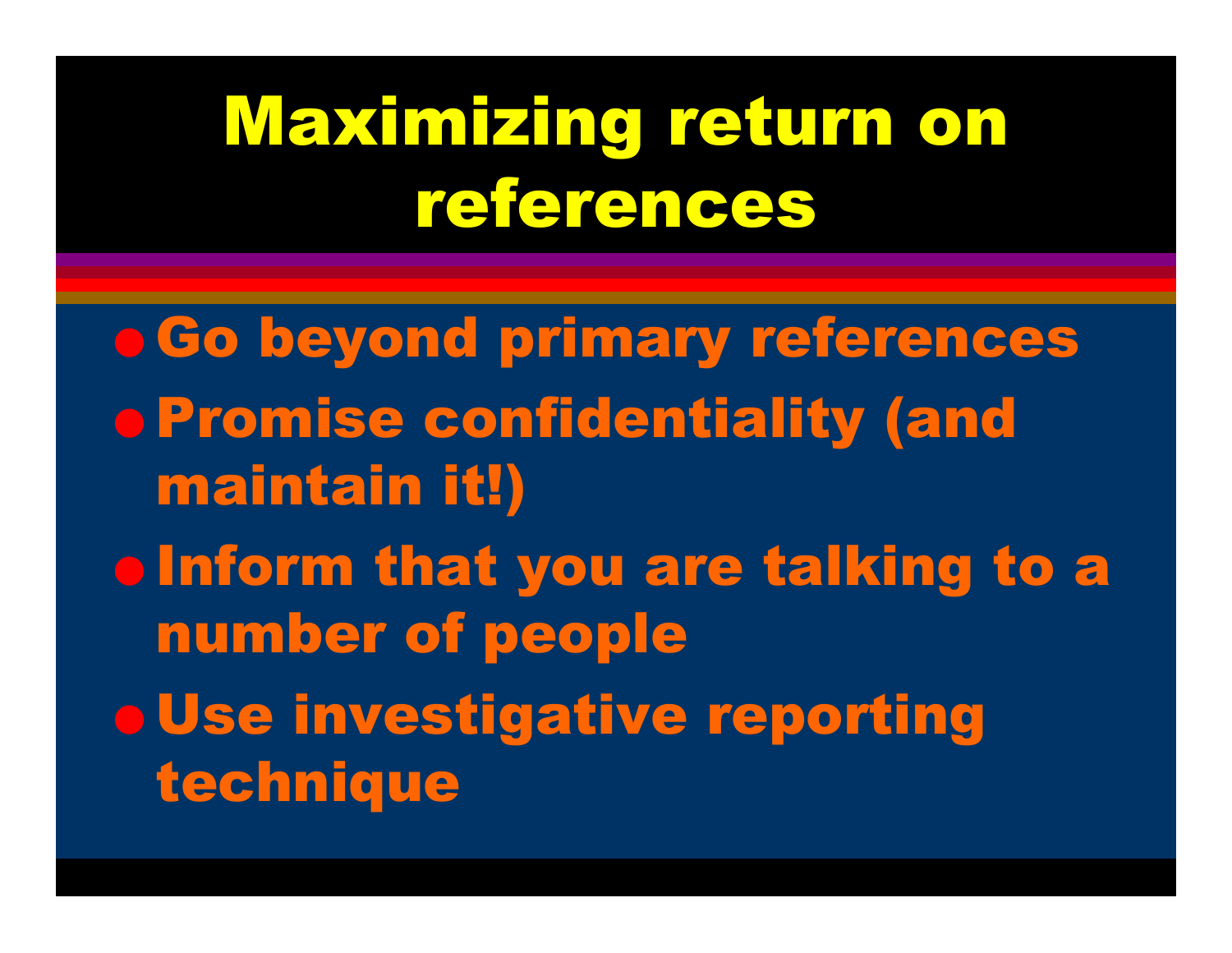## Lessons from the Nuclear Industry

 $\bullet$  Selection alone isn't enough  $\bullet$  First line supervisors are first line of defense**o Organizational supports are** important o Training is critical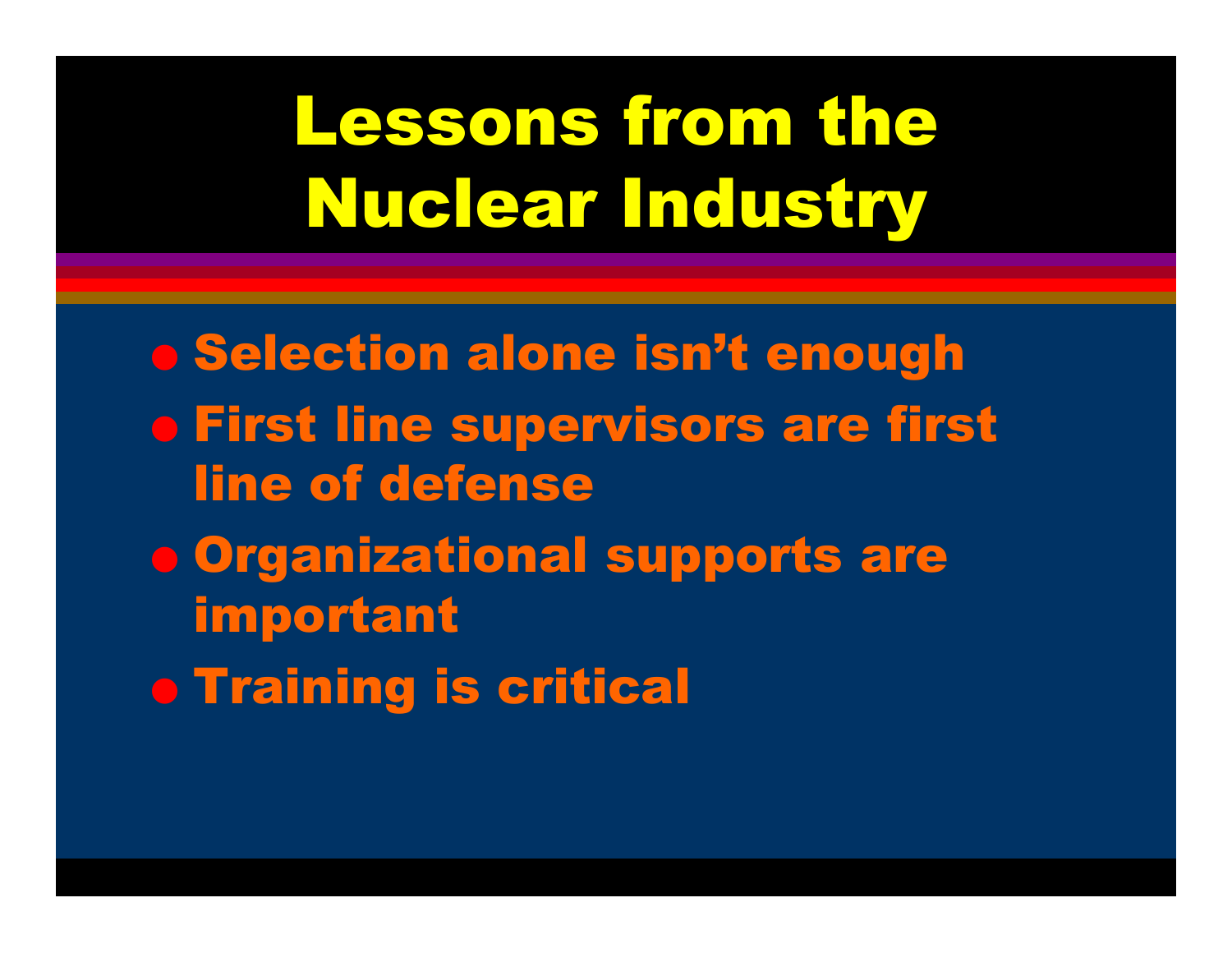Think about an individual in the workplace about whom you were concerned.

What were the first signs that something was going on?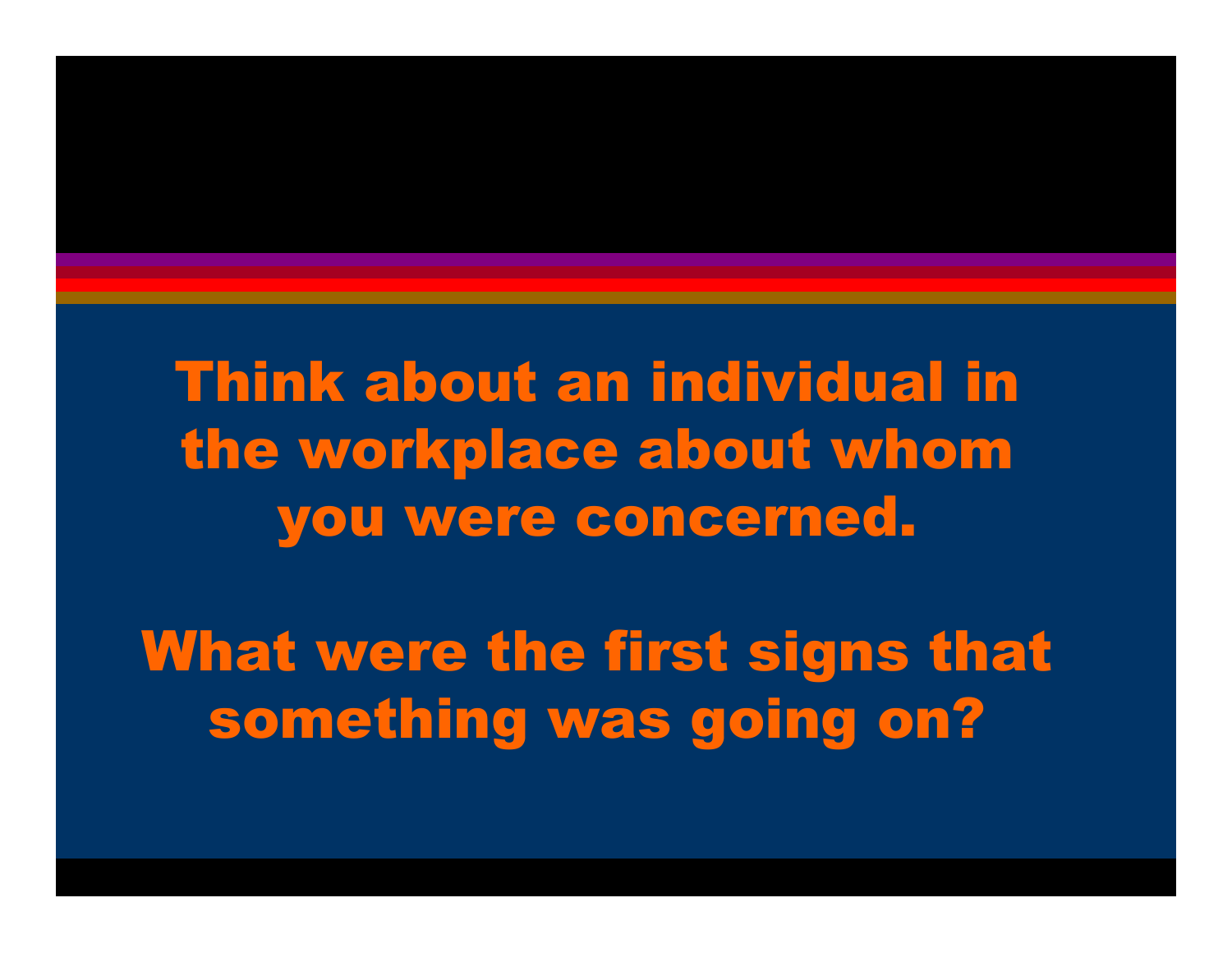#### Interaction between behavior reliability and job performance

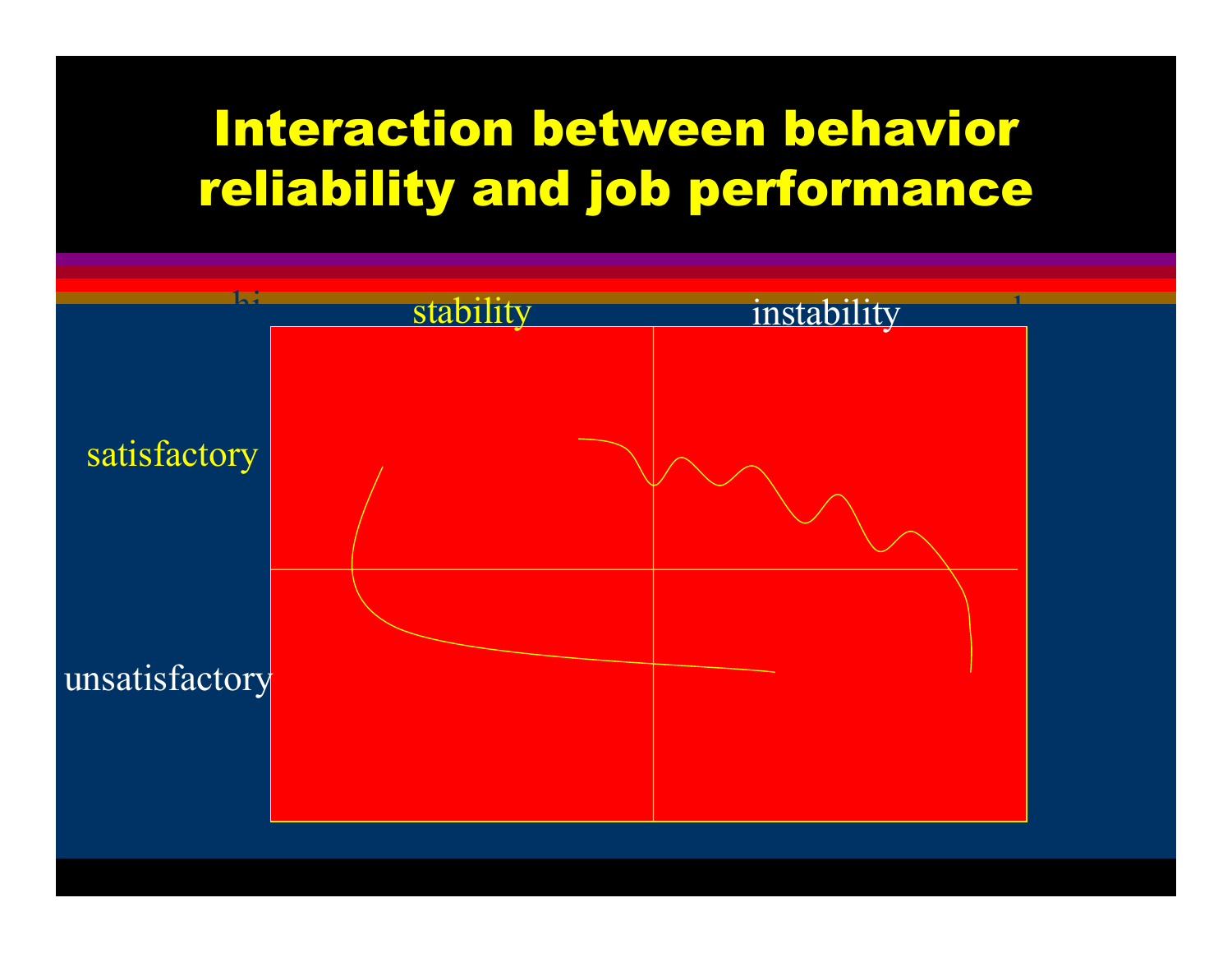## Behavioral Factors of Performance

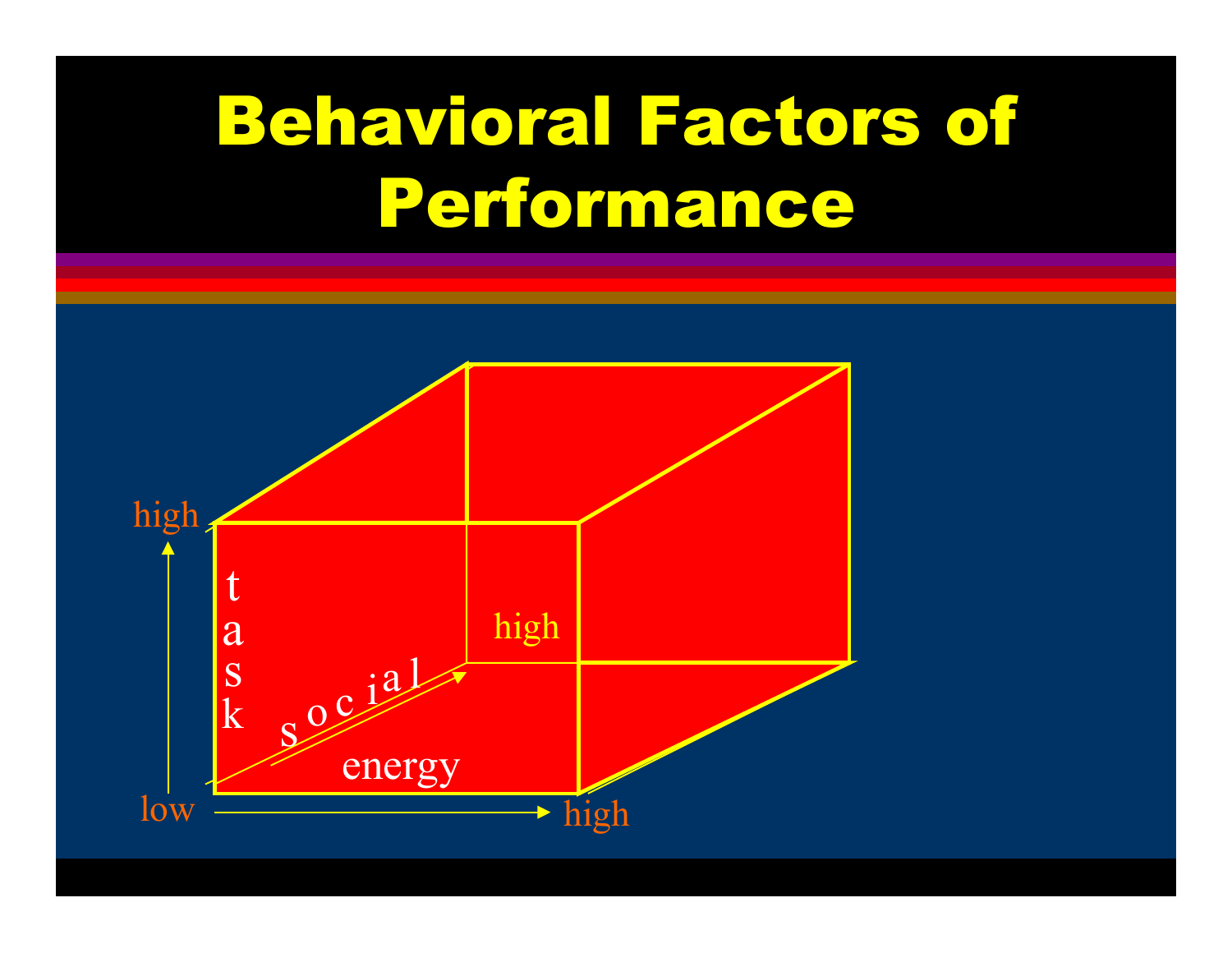O Employee behavior O Co-worker behavior O Outcomes of employee behaviorO Supervisor internal cues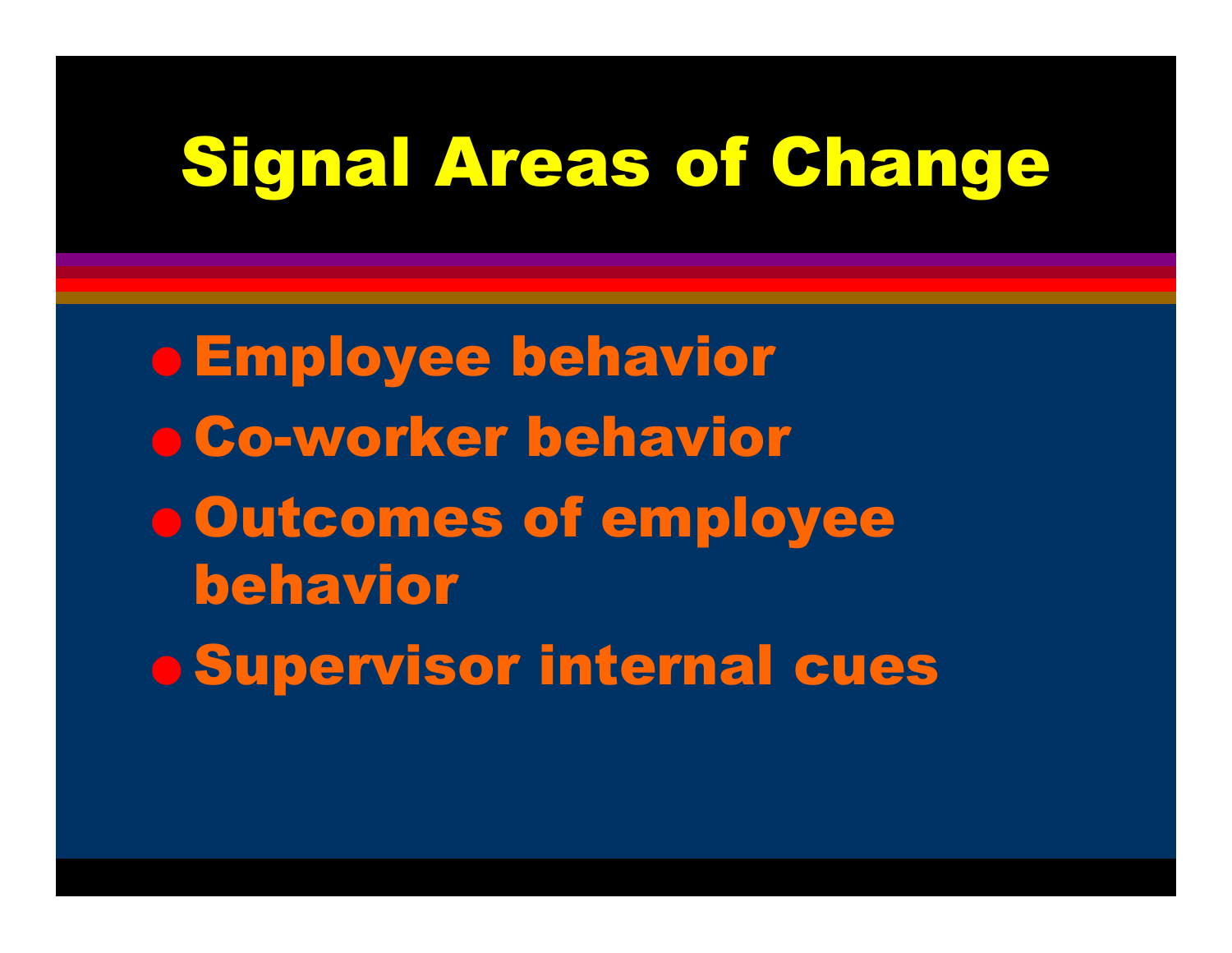O Employee behavior •Energy level •Task orientation•Social interest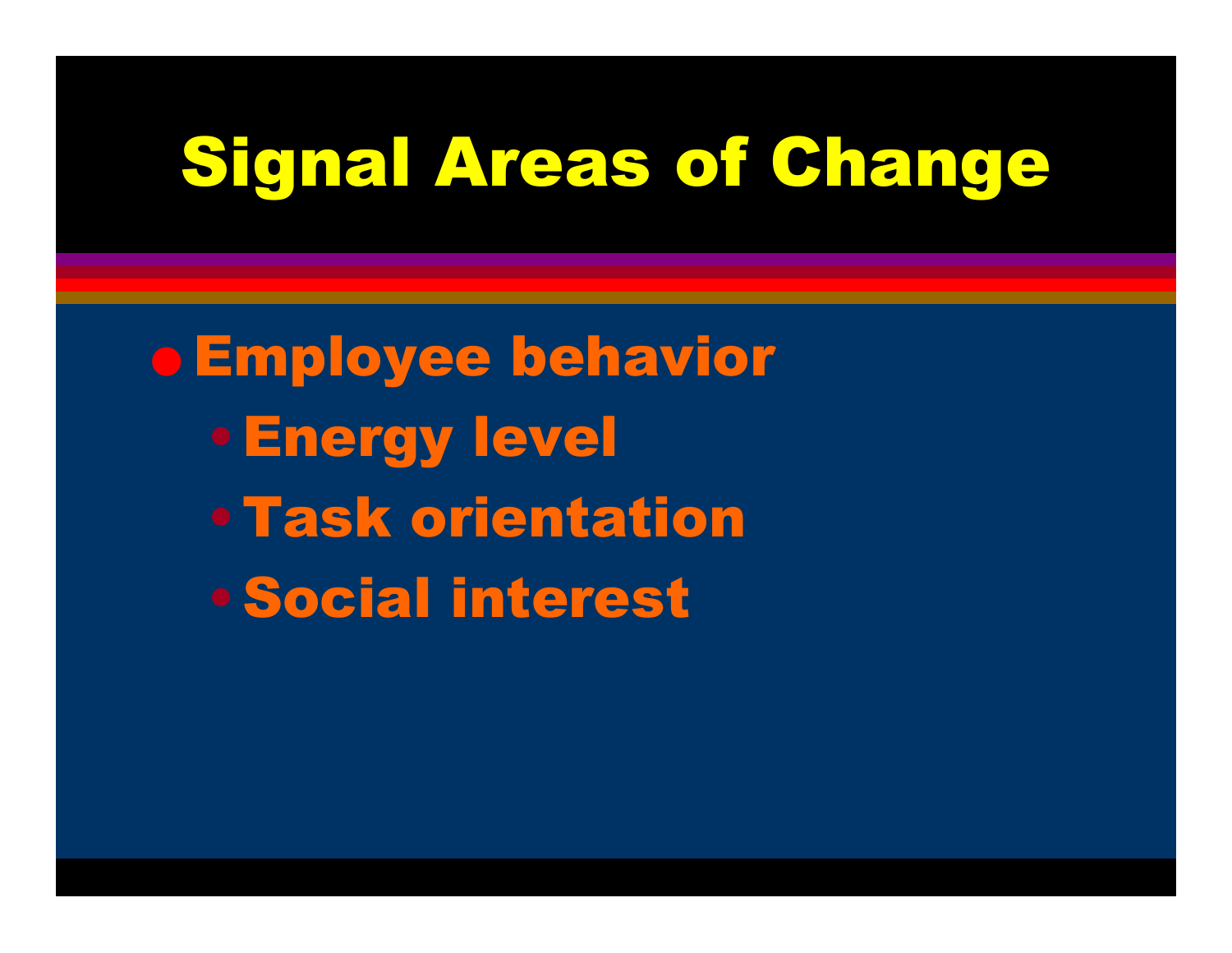O Co-worker behavior • Avoiding the employee • Complaining about the employee • Anger toward the employee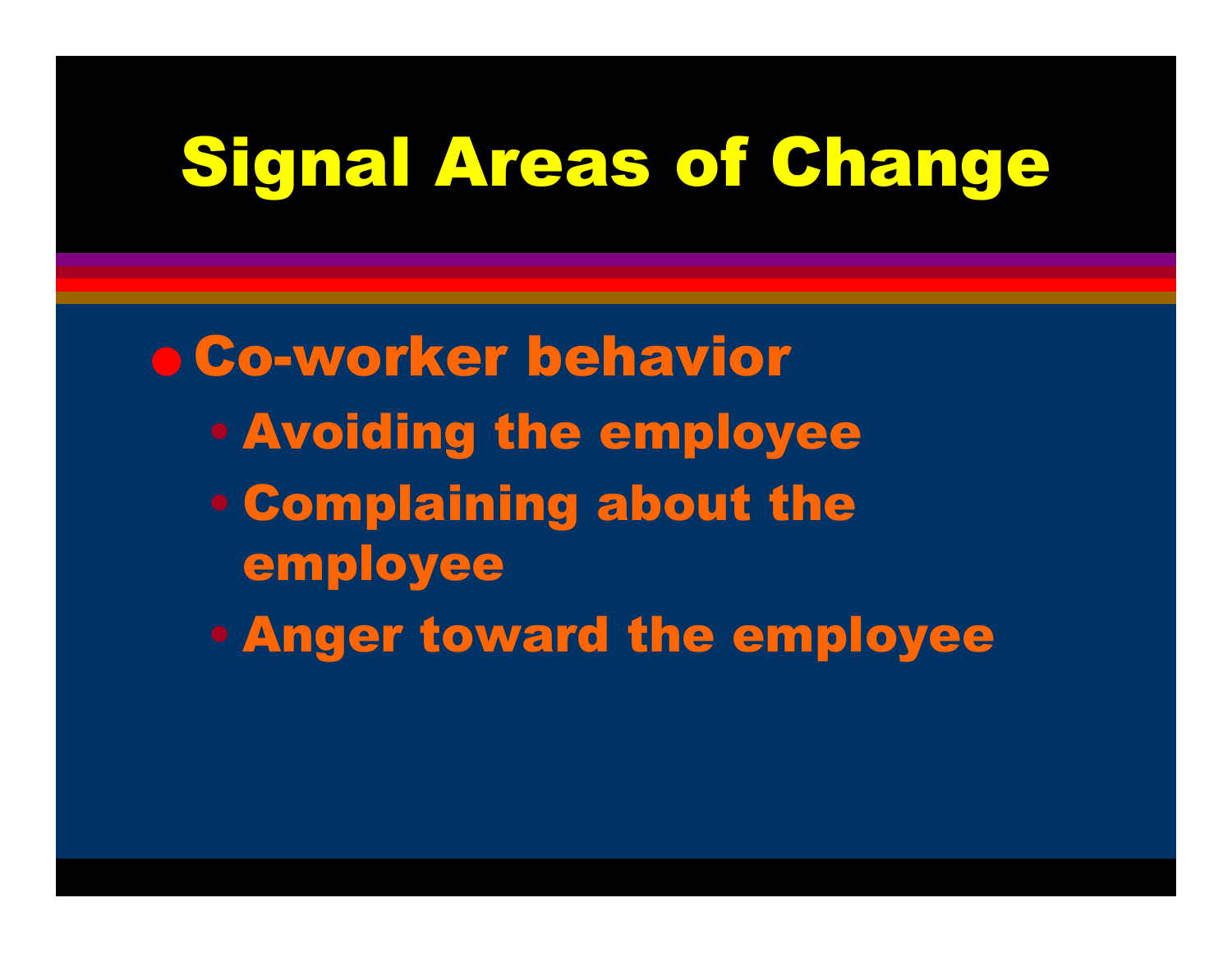O Outcomes of employee behavior•Work products •Safety violations •Attendance record•Other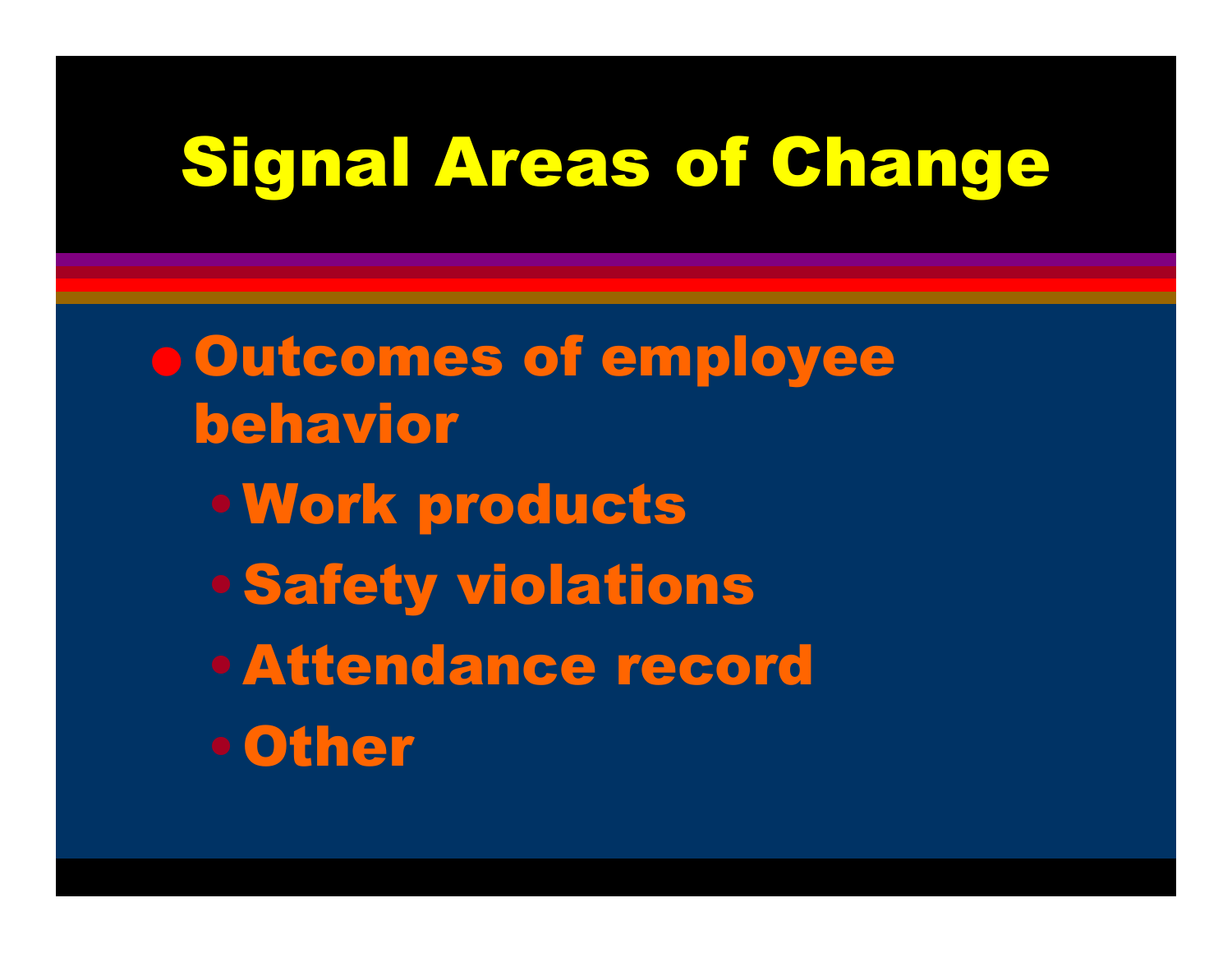#### O Supervisor internal cues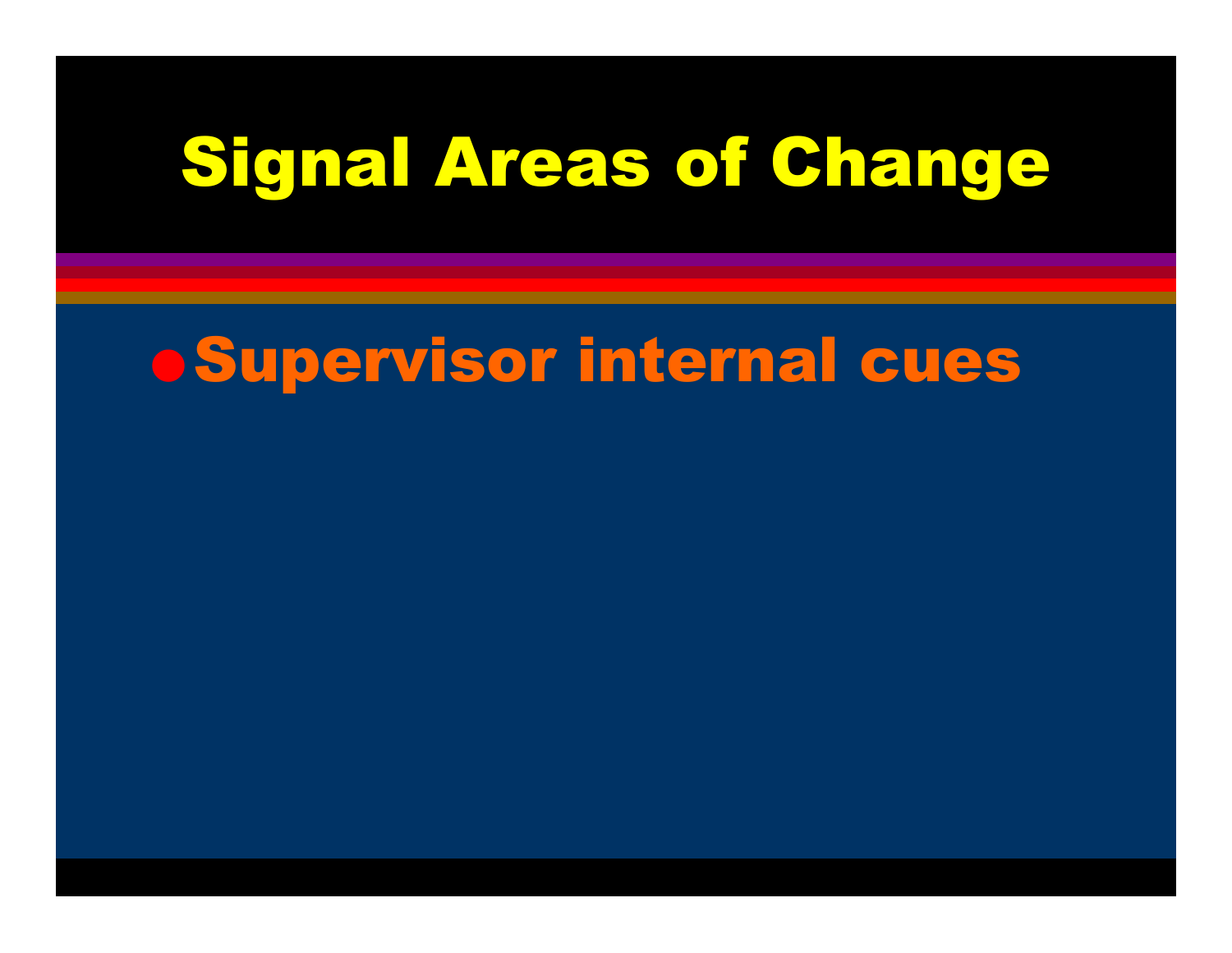#### Organizational Supports

**o Trained Supervisors** O Solid disciplinary process o EAP or equivalent o Access to re-evaluation professionals